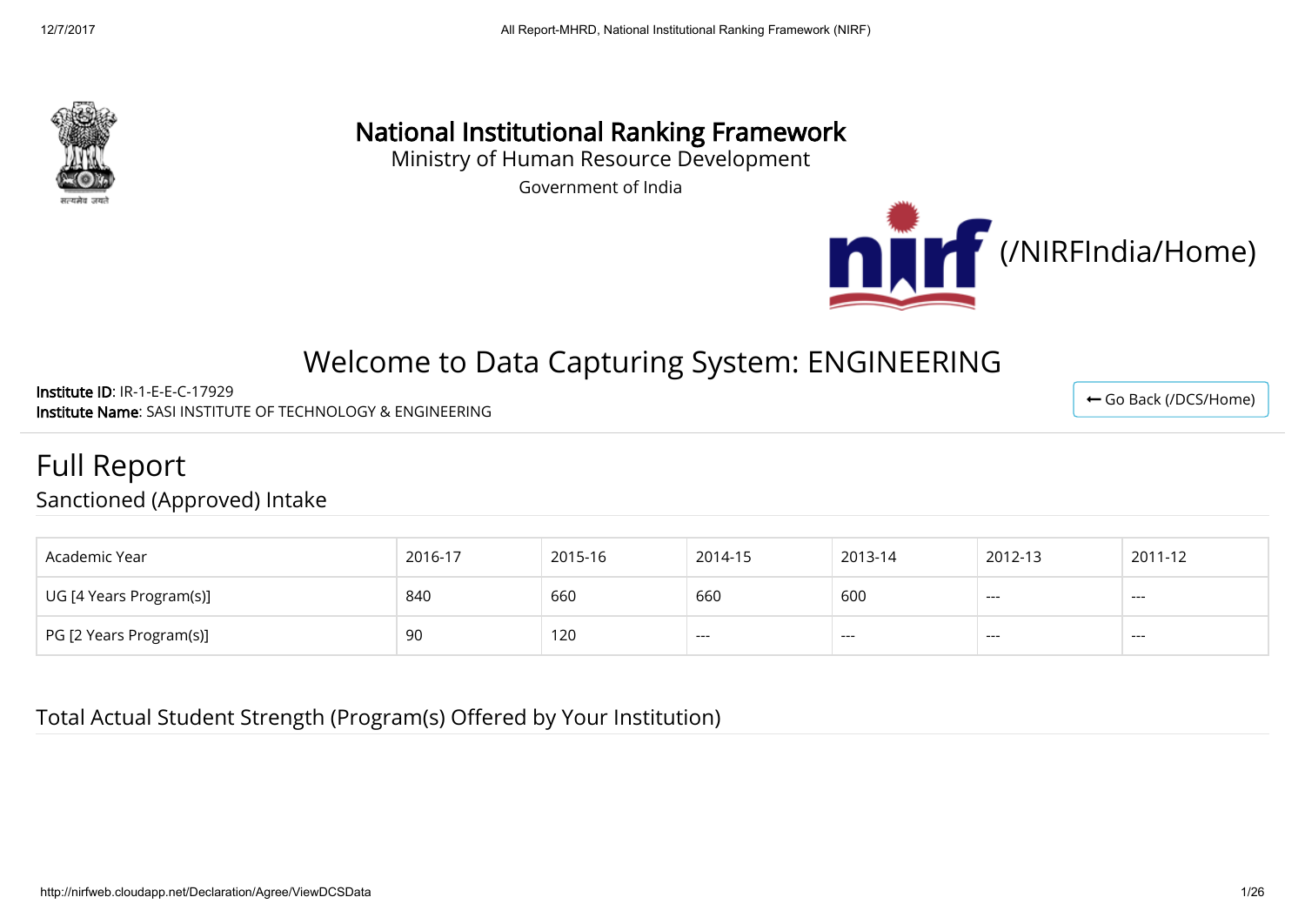| (All<br>programs<br>of all years) | No. of<br>Male<br>Students | No. of<br>Female<br>Students | Total<br>Students | Within<br>State<br>(Including<br>male &<br>female) | Outside<br>State<br>(Including<br>male &<br>female) | Outside<br>Country<br>(Including<br>male &<br>female) | Economically<br>Backward<br>(Including<br>male &<br>female) | Socially<br>Challenged<br>(SC+ST+OBC<br>Including<br>male &<br>female) | No. of<br>students<br>receiving<br>Freeships /<br>Scholarships<br>from the<br>State and<br>Central<br>Government | No. of<br>students<br>receiving<br>Freeships /<br>Scholarships<br>from<br>Institution<br>Funds | No. of<br>students<br>receiving<br>Freeships /<br>Scholarships<br>from the<br>Private<br><b>Bodies</b> | No. of<br>students<br>who are not<br>receiving<br>any<br>Freeships /<br>Scholarships |
|-----------------------------------|----------------------------|------------------------------|-------------------|----------------------------------------------------|-----------------------------------------------------|-------------------------------------------------------|-------------------------------------------------------------|------------------------------------------------------------------------|------------------------------------------------------------------------------------------------------------------|------------------------------------------------------------------------------------------------|--------------------------------------------------------------------------------------------------------|--------------------------------------------------------------------------------------|
| UG [4 Years<br>Program(s)]        | 1493                       | 968                          | 2461              | 2445                                               | 16                                                  | $\mathbf 0$                                           | 1044                                                        | 878                                                                    | 706                                                                                                              | 138                                                                                            | 55                                                                                                     | 1562                                                                                 |
| PG [2 Years<br>Program(s)]        | $\vert 2 \vert$            | 10                           | 12                | 12                                                 | $\mathsf 0$                                         | $\mathsf 0$                                           | 4                                                           | 6                                                                      | 10                                                                                                               | $\mathbf 0$                                                                                    | 0                                                                                                      | $\mathbf 0$                                                                          |

# Placement & Higher Studies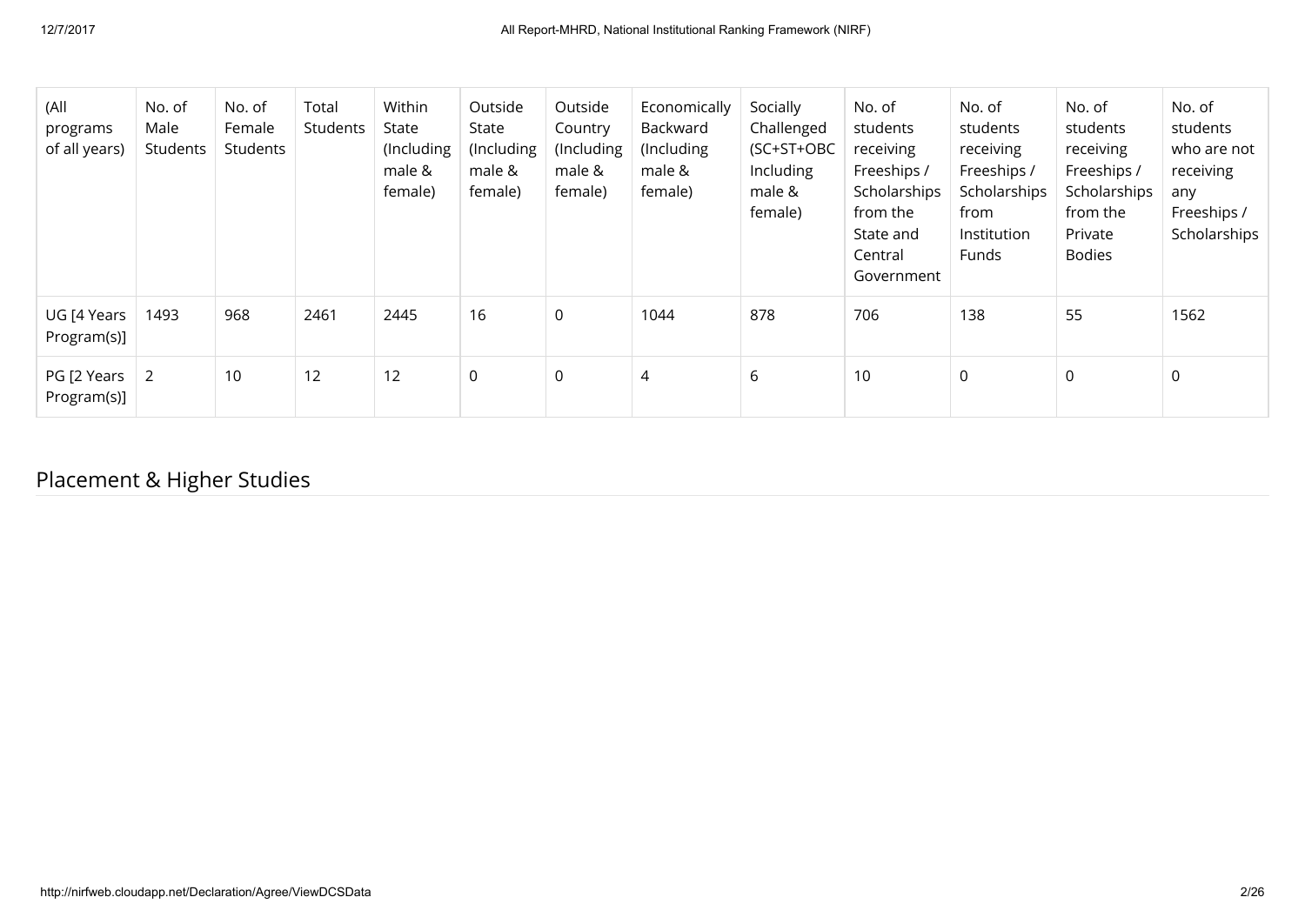|                  |                                                     | UG [4 Years Program(s)]: Placement & higher studies for previous 3 years |                  |                                  |                  |                                                          |      |                                                        |                              |                                                         |                     |                                                          |  |
|------------------|-----------------------------------------------------|--------------------------------------------------------------------------|------------------|----------------------------------|------------------|----------------------------------------------------------|------|--------------------------------------------------------|------------------------------|---------------------------------------------------------|---------------------|----------------------------------------------------------|--|
| Academic<br>Year | No. of first year<br>students intake in<br>the year | No. of first year<br>students admitted<br>in the year                    | Academic<br>Year | No. of students<br>Lateral entry | admitted through | Academic<br>Year                                         | time | No. of students<br>graduating in<br>minimum stipulated | No. of<br>students<br>placed | Median salary of<br>placed graduates<br>(Amount in Rs.) |                     | No. of students<br>selected for<br><b>Higher Studies</b> |  |
| $(2011-12)$      | 480                                                 | 456                                                                      | $(2012-13)$      | 65                               |                  | $(2014-15)$                                              | 432  |                                                        | 52                           | 290000 (Two<br>Lakhs Ninety<br>Thousand)                |                     | 46                                                       |  |
| $(2012-13)$      | 600                                                 | 493                                                                      | $(2013-14)$      | 101                              |                  | $(2015-16)$                                              | 443  |                                                        | 207                          | 25<br>200000 (Two<br>Lakhs)                             |                     |                                                          |  |
| $(2013-14)$      | 600                                                 | 382                                                                      | $(2014-15)$      | 129                              | $(2016-17)$      |                                                          | 293  |                                                        | 202                          | 21<br>245000 (Two<br>Lakhs Forty Five<br>Thousand)      |                     |                                                          |  |
|                  |                                                     | PG [2 Years Program(s)]: Placement & higher studies for previous 3 years |                  |                                  |                  |                                                          |      |                                                        |                              |                                                         |                     |                                                          |  |
| Academic<br>Year | No. of first year<br>students intake in the<br>year | No. of first year<br>students admitted in<br>the year                    |                  | Academic<br>Year                 |                  | No. of students graduating<br>in minimum stipulated time |      | No. of<br>students<br>placed                           | Median salary of placed      | graduates (Amount in Rs.)                               | Studies             | No. of students<br>selected for Higher                   |  |
| $(2013-14)$      | 120                                                 | 45                                                                       |                  | $(2014-15)$                      | 26               |                                                          |      | 0                                                      | 0 (Zero)                     |                                                         | $\mathbf 0$         |                                                          |  |
| $(2014-15)$      | 120                                                 | 12                                                                       |                  | $(2015-16)$                      | 3                |                                                          |      | 0<br>0 (Zero)                                          |                              |                                                         | $\mathbf 0$         |                                                          |  |
|                  | 120                                                 | 11                                                                       |                  | $(2016-17)$                      | $\vert$ 1        |                                                          |      | 0                                                      | 0 (Zero)                     |                                                         | $\mathsf{O}\xspace$ |                                                          |  |

### Ph.D Student Details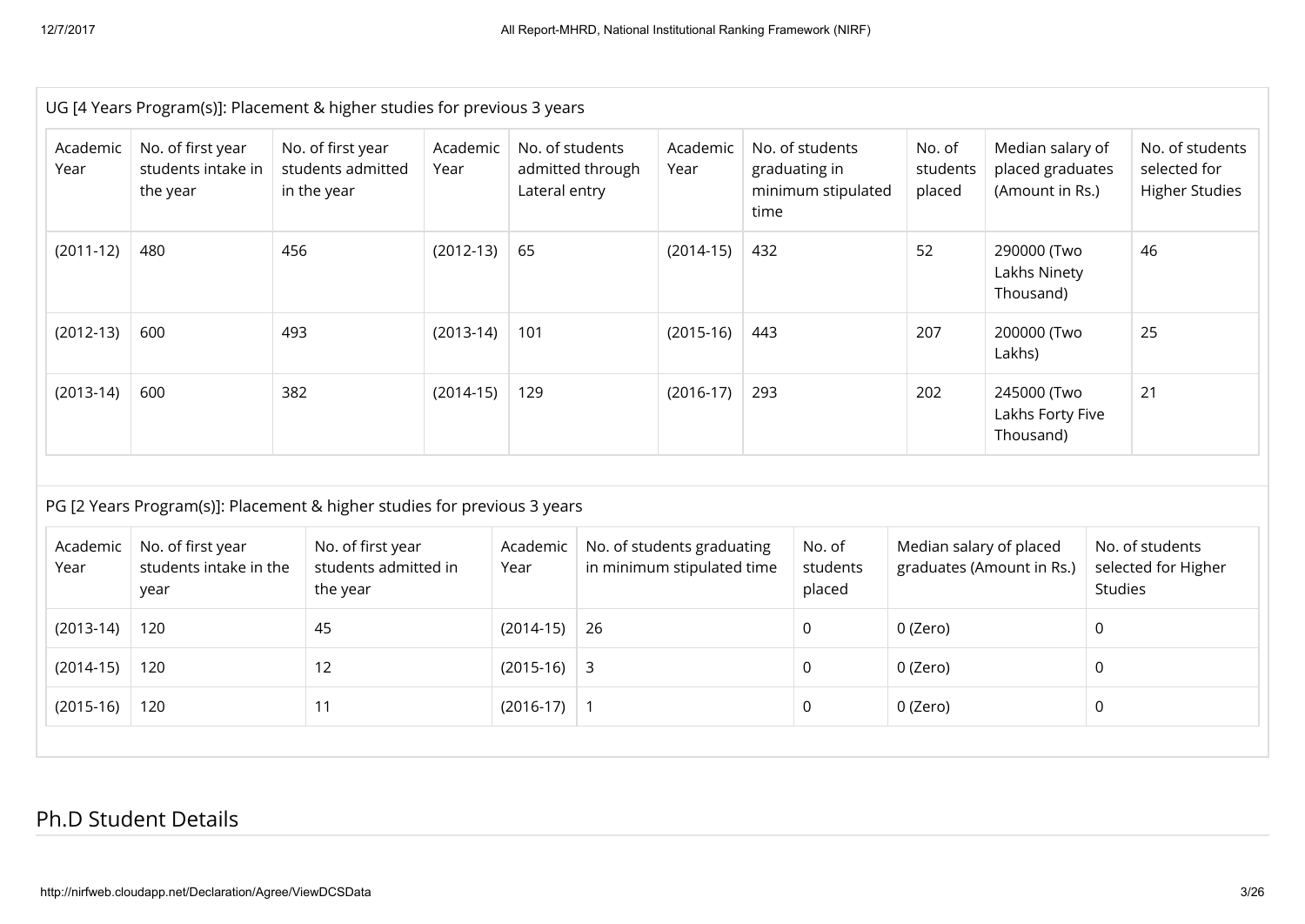| Ph.D (Student pursuing doctoral program till 2016-17; Students admitted in the academic year 2017-18 should no be entered here). |                       |             |         |              |  |  |  |  |  |
|----------------------------------------------------------------------------------------------------------------------------------|-----------------------|-------------|---------|--------------|--|--|--|--|--|
| <b>Total Students</b>                                                                                                            |                       |             |         |              |  |  |  |  |  |
| Full Time<br>$\mathbf 0$                                                                                                         |                       |             |         |              |  |  |  |  |  |
| Part Time                                                                                                                        |                       | $\mathbf 0$ |         |              |  |  |  |  |  |
|                                                                                                                                  |                       |             |         |              |  |  |  |  |  |
| No. of Ph.D students graduated (including Integrated Ph.D)                                                                       |                       |             |         |              |  |  |  |  |  |
|                                                                                                                                  | 2016-17               |             | 2015-16 | 2014-15      |  |  |  |  |  |
| Full Time                                                                                                                        | 0                     |             | 0       | $\mathbf{0}$ |  |  |  |  |  |
| Part Time                                                                                                                        | $\mathbf 0$<br>0<br>0 |             |         |              |  |  |  |  |  |
|                                                                                                                                  |                       |             |         |              |  |  |  |  |  |

# Financial Resources: Utilised Amount for the Capital & Operational expenditure for previous 3 years

| Financial Year                                                                                       | 2016-17                                                           | 2015-16                                                                | 2014-15                                                              |  |  |  |  |  |
|------------------------------------------------------------------------------------------------------|-------------------------------------------------------------------|------------------------------------------------------------------------|----------------------------------------------------------------------|--|--|--|--|--|
|                                                                                                      | Utilised Amount                                                   | Utilised Amount                                                        | Utilised Amount                                                      |  |  |  |  |  |
| Annual Capital Expenditure on Academic Activities and Resources (excluding expenditure on buildings) |                                                                   |                                                                        |                                                                      |  |  |  |  |  |
| Library                                                                                              | 696970 (Six Lakhs Ninety Six<br>Thousand Nine Hundred<br>Seventy) | 490786 (Four Lakhs Ninety<br>Thousand Seven Hundred and<br>Eighty Six) | 807296 (Eight Lakhs Seven<br>Thousand Two Hundred and<br>Ninety Six) |  |  |  |  |  |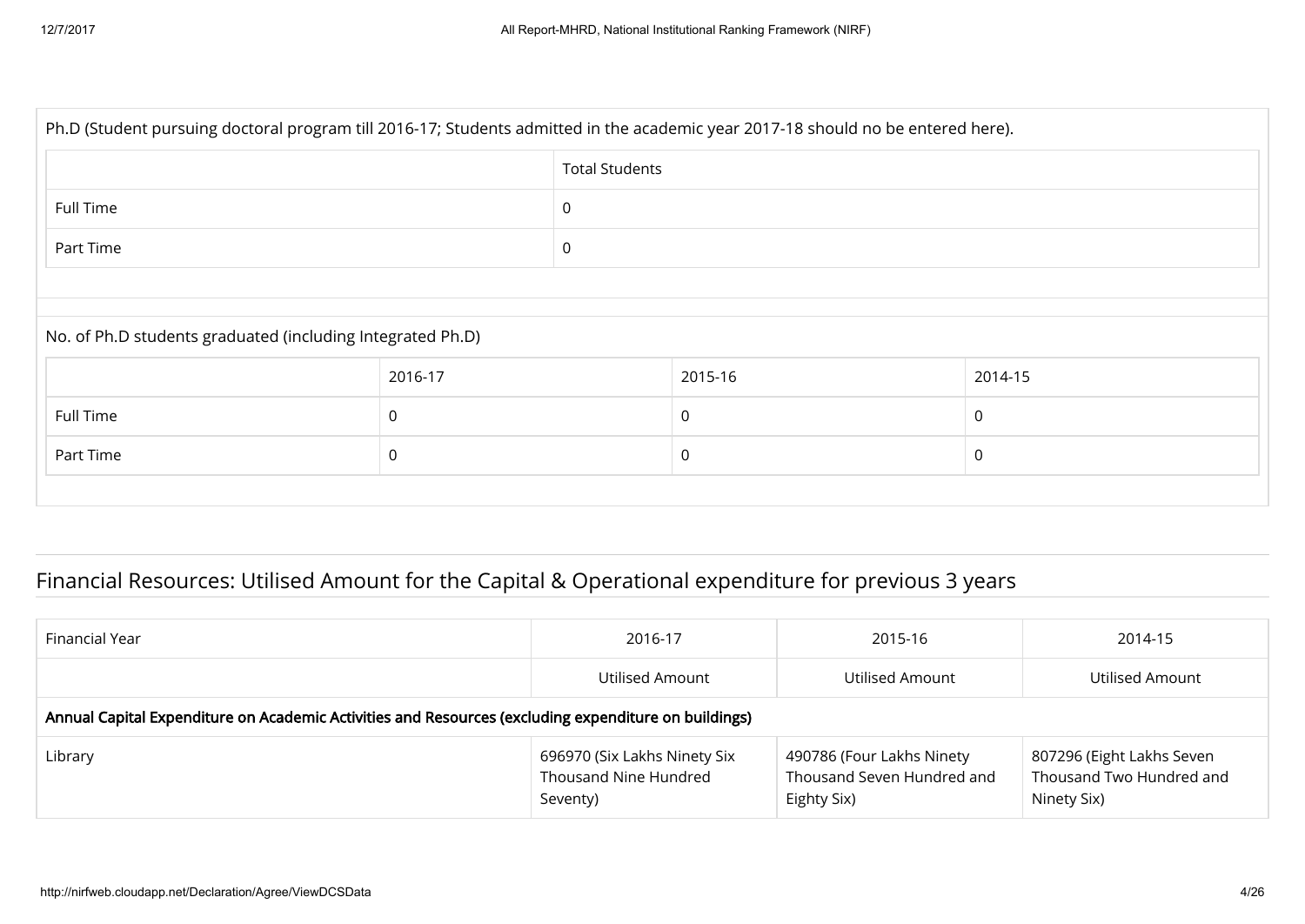| <b>Financial Year</b>                                                                                                                               | 2016-17                                                                                        | 2015-16                                                                                 | 2014-15                                                                                    |
|-----------------------------------------------------------------------------------------------------------------------------------------------------|------------------------------------------------------------------------------------------------|-----------------------------------------------------------------------------------------|--------------------------------------------------------------------------------------------|
|                                                                                                                                                     | <b>Utilised Amount</b>                                                                         | <b>Utilised Amount</b>                                                                  | <b>Utilised Amount</b>                                                                     |
| New Equipment for Laboratories                                                                                                                      | 16186846 (One Crore Sixty One<br>Lakhs Eighty Six Thousand Eight<br>Hundred Forty Six)         | 588679 (Five Lakhs Eighty Eight<br>Thousand Six Hundred and<br>Seventy Nine)            | 8705249 (Eighty Seven Lakhs<br>Five Thousand Two Hundred<br>Forty Nine)                    |
| <b>Engineering Workshops</b>                                                                                                                        | 1367114 (Thirteen Lakhs Sixty<br>Seven Thousand One Hundred<br>Forurteen)                      | 2230687 (Twenty Two Lakhs<br>Thirty Thousand Six Hundred<br>and Eighty Seven)           | 371147 (Three Lakhs Seventy<br>One Thousand One Hundred<br>Forty Seven)                    |
| Studios                                                                                                                                             | 0 (Zero)                                                                                       | 0 (Zero)                                                                                | 0 (Zero)                                                                                   |
| Other expenditure on creation of Capital Assets (excluding<br>expenditure on Land and Building)                                                     | 17331600 (One Crore Seventy<br>Three Lakhs Thirty One<br>Thousand Six Hundred)                 | 1556167 (Fifteen Lakhs Fifty Six<br>Thousand One Hundred Sixty<br>Seven)                | 3243379 (Thirty Two Lakhs Forty<br>Three Thousand Three Hundred<br>Seventy Nine)           |
| <b>Annual Operational Expenditure</b>                                                                                                               |                                                                                                |                                                                                         |                                                                                            |
| Salaries (Teaching and Non Teaching staff)                                                                                                          | 130767528 (Thirteen Crore<br>Seven Lakhs Sixty Seven<br>Thousand Five Hundred Twety<br>Eighty) | 101198532 (Ten Crores Eleven<br>Lakhs Ninety Eight Thousand<br>Five Hundred Thirty Two) | 84023797 (Eight Crores Forty<br>Lakhs Twenty Three Thousand<br>Seven Hundred Ninety Seven) |
| Maintenance of Academic Infrastructure or consumables, other<br>running expenditures etc. (excluding maintenance of hostels and<br>allied services) | 74021630 (Seven Crore Forty<br>Lakhs Twenty One Thousand Six<br>Hundred Thirty)                | 60274755 (Six Crores Two Lakhs<br>Seventy Four Thousand Seven<br>Hundred Fifty Five)    | 60095930 (Six Crores Ninety Five<br>Thousand Nine Hundred Thirty)                          |
| Seminars/Conferences/Workshops                                                                                                                      | 958534 (Nine Lakhs Fifty Eight<br>Thousand Five Hundred Thirty<br>Four)                        | 328828 (Three Lakhs Twenty<br>Eight Thousand Eight Hundred<br>Twenty Eight)             | 1107215 (Eleven Lakhs Seven<br>Thousand Two Hundred Fifteen)                               |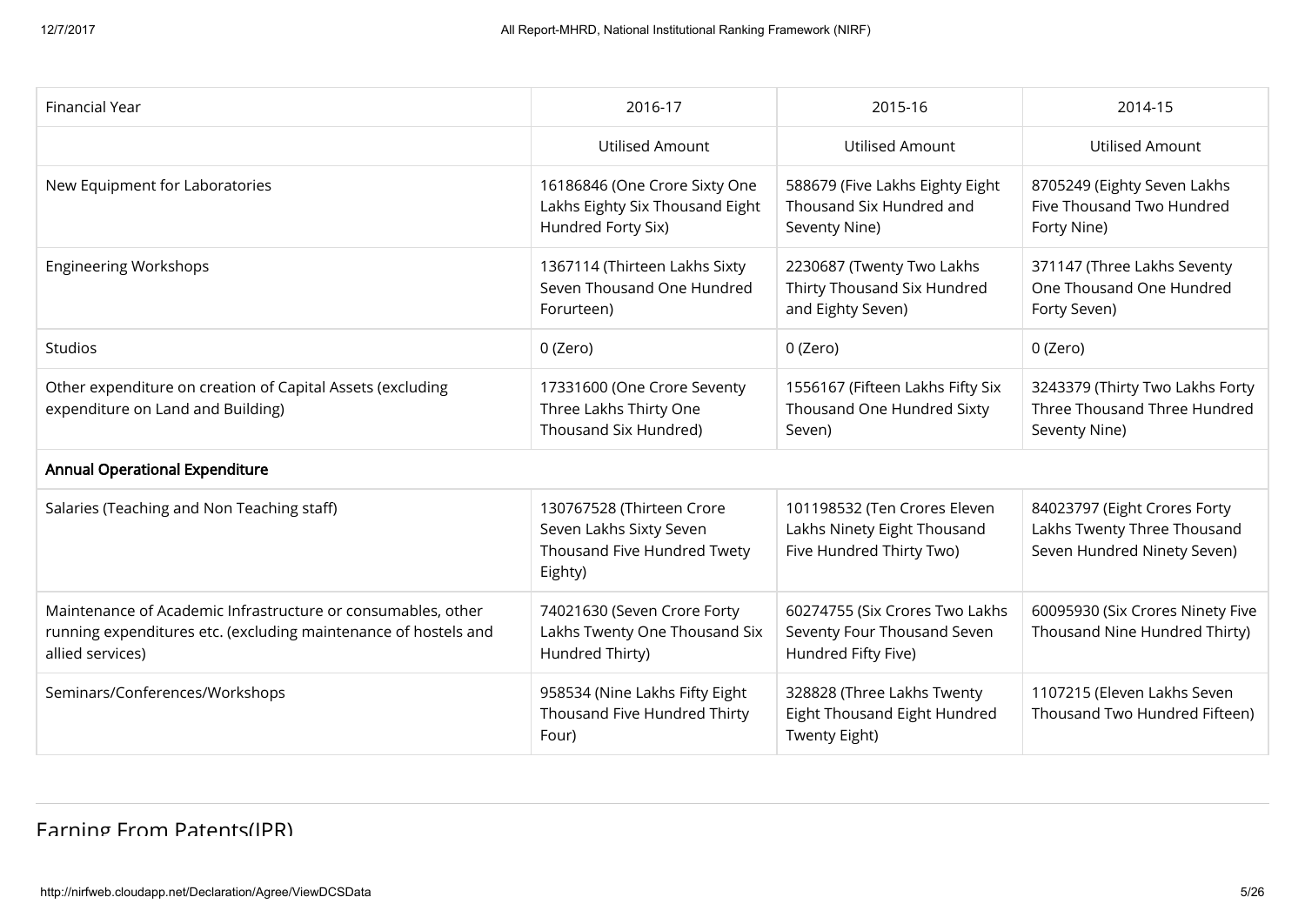#### $E$

| Financial Year                          | 2016-17 | 2015-16 | 2014-15 |
|-----------------------------------------|---------|---------|---------|
| Earning From Patents (Amount in Rupees) |         |         |         |
| Enter Amount in Words                   | Zero    | Zero    | Zero    |

### Sponsored Research Details

| Financial Year                              | 2016-17                                             | 2015-16                                          | 2014-15                                       |
|---------------------------------------------|-----------------------------------------------------|--------------------------------------------------|-----------------------------------------------|
| Total no. of Sponsored Projects             | 31                                                  | 33                                               | 20                                            |
| Total no. of Funding Agencies               | 21                                                  | 24                                               | 20                                            |
| Total Amount Received (Amount in<br>Rupees) | 1799600                                             | 389500                                           | 191300                                        |
| Amount Received in Words                    | Seventeen Lakhs Ninety Nine Thousand Six<br>Hundred | Three Lakhs Eighty Nine Thousand Five<br>Hundred | One Lakh Ninety One Thousand Three<br>Hundred |

### Consultancy Project Details

| Financial Year                    | 2016-17 | 2015-16 | 2014-15 |
|-----------------------------------|---------|---------|---------|
| Total no. of Consultancy Projects |         |         |         |
| Total no. of Client Organizations |         | O       |         |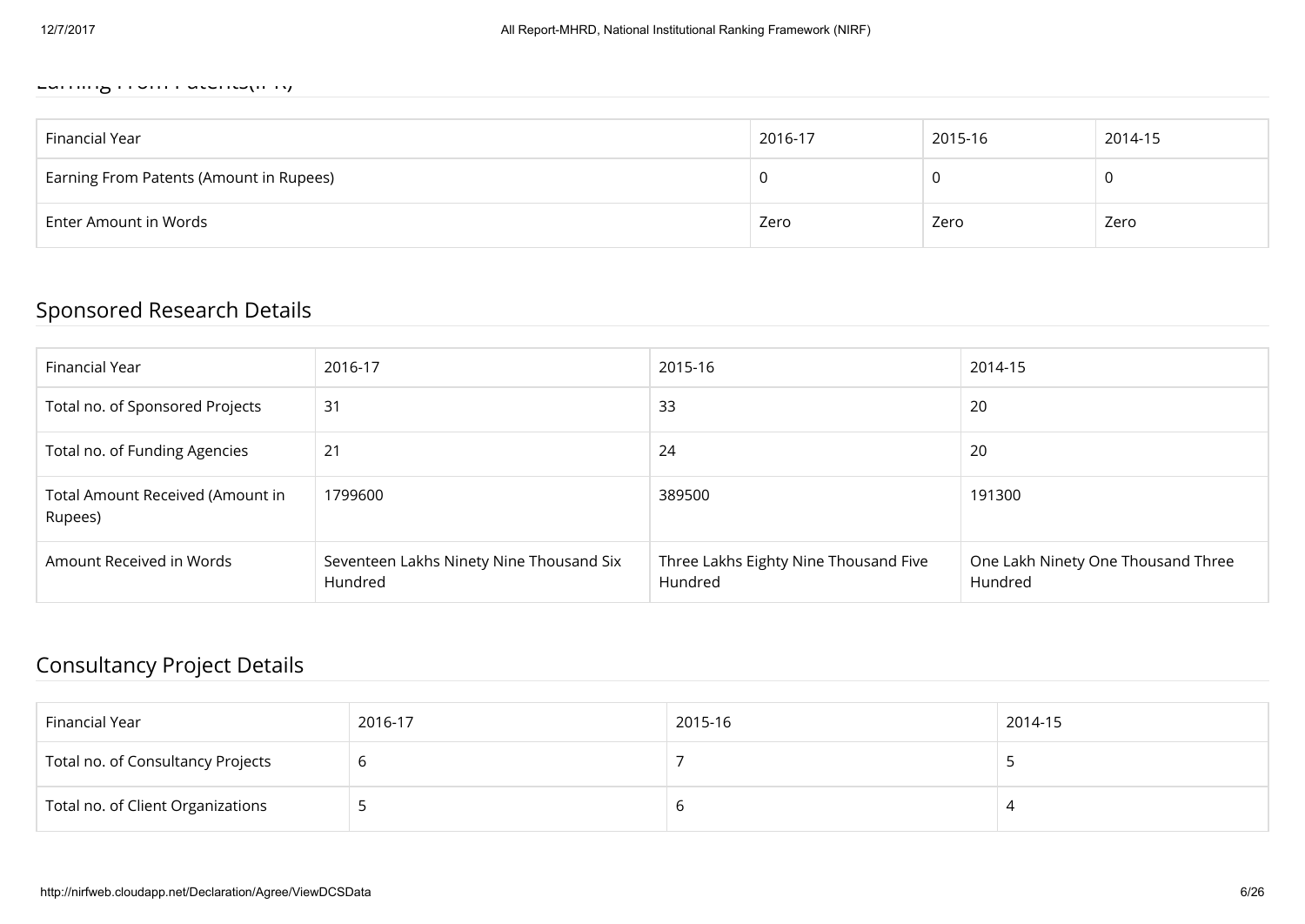| Financial Year                              | 2016-17                                     | 2015-16                                      | 2014-15                              |
|---------------------------------------------|---------------------------------------------|----------------------------------------------|--------------------------------------|
| Total Amount Received (Amount in<br>Rupees) | 126600                                      | 139200                                       | 71500                                |
| Amount Received in Words                    | One Lakh Twenty Six Thousand Six<br>Hundred | One Lakh Thirty Nine Thousand Two<br>Hundred | Seventy One Thousand Five<br>Hundred |

# PCS Facilties: Facilities of physically challenged students

| 1. Do your institution buildings have Lifts/Ramps?                                                                                                        | Yes, in all the buildings |
|-----------------------------------------------------------------------------------------------------------------------------------------------------------|---------------------------|
| 2. Do your institution have provision for walking aids, includingwheelchairs and transportation from one building to another for handicapped<br>students? | Yes, in all the buildings |
| 3. Do your institution buildings have specially designed toilets for handicapped students?                                                                | Yes, in all the buildings |

### Faculty Details

| Srno | Name             | Age | Designation | Gender | Qualification | Experience<br>(In Months) | ls.<br>Associated<br>Last Year | Currently working   Joining<br>with institution? | Date                | Date          | Leaving   Association<br>type |
|------|------------------|-----|-------------|--------|---------------|---------------------------|--------------------------------|--------------------------------------------------|---------------------|---------------|-------------------------------|
|      | M V Rama Sundari | 37  | Professor   | Female | Ph.D          | 162                       | Yes                            | Yes                                              | $11 - 06 -$<br>2016 | $\sim$ $\sim$ | Regular                       |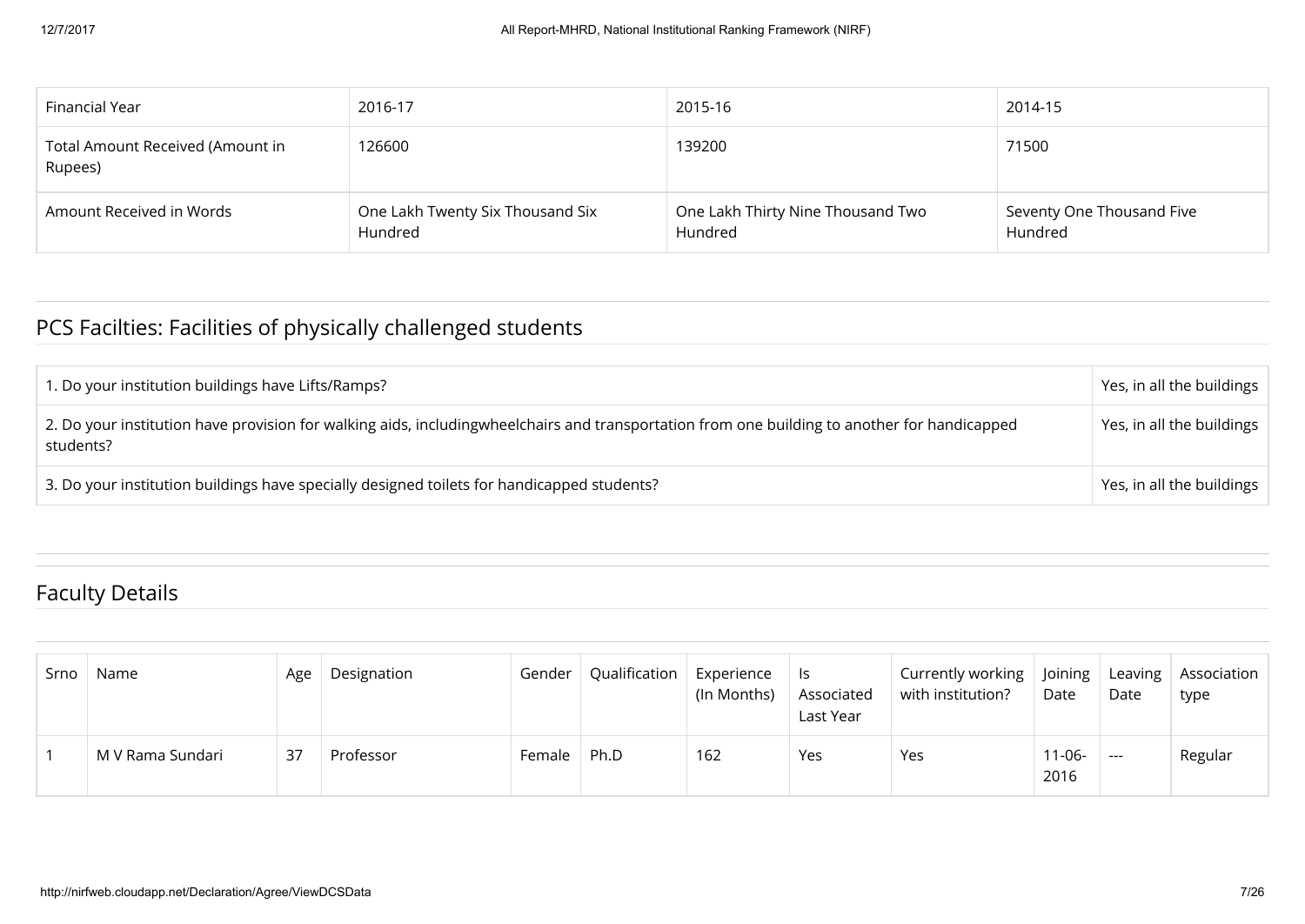| 2              | TADI VENKATESWARA<br><b>REDDY</b> | 30 | <b>Assistant Professor</b> | Male   | M.Tech  | 97  | Yes | Yes | 09-06-<br>2009      | $\sim$ $\sim$            | Regular |
|----------------|-----------------------------------|----|----------------------------|--------|---------|-----|-----|-----|---------------------|--------------------------|---------|
| 3              | A Jyothi                          | 25 | <b>Assistant Professor</b> | Female | M.Tech  | 12  | Yes | Yes | $01 - 06 -$<br>2016 | $\sim$                   | Regular |
| 4              | A Mani                            | 24 | <b>Assistant Professor</b> | Female | M.Tech  | 18  | Yes | Yes | $01 - 06 -$<br>2016 | $\overline{\phantom{a}}$ | Regular |
| 5              | A N V K Swarupa                   | 24 | <b>Assistant Professor</b> | Female | M.Tech  | 48  | Yes | Yes | $01 - 06 -$<br>2016 | $\frac{1}{2}$            | Regular |
| 6              | A NAGA JYOTHI                     | 27 | <b>Assistant Professor</b> | Female | M.Tech  | 61  | Yes | Yes | $02 - 06 -$<br>2012 | $\frac{1}{2}$            | Regular |
| $\overline{7}$ | A Naveen                          | 26 | <b>Assistant Professor</b> | Male   | M.Tech  | 12  | Yes | Yes | $16 - 06 -$<br>2016 | $\sim$                   | Regular |
| 8              | A Ravi Kant                       | 33 | Associate Professor        | Male   | Ph.D    | 28  | Yes | Yes | 16-09-<br>2016      | $\sim$                   | Regular |
| 9              | A VENKATA SRINIVASA<br><b>RAO</b> | 42 | Associate Professor        | Male   | M.Tech  | 169 | Yes | Yes | $01 - 06 -$<br>2015 | $\sim$ $\sim$            | Regular |
| 10             | AKULA V S SIVA RAMA<br><b>RAO</b> | 54 | Associate Professor        | Male   | M. Phil | 202 | Yes | Yes | 07-09-<br>2007      | $\sim$ $\sim$            | Regular |
| 11             | Althada Ramesh Babu               | 39 | Associate Professor        | Male   | M. Phil | 180 | Yes | Yes | $21 - 06 -$<br>2004 | $\frac{1}{2}$            | Regular |
| 12             | Anandkumar Vemagiri               | 33 | <b>Assistant Professor</b> | Male   | M.Sc.   | 114 | Yes | Yes | $23-04-$<br>2013    | $\frac{1}{2}$            | Regular |
| 13             | <b>ATTI SRINIVAS</b>              | 28 | <b>Assistant Professor</b> | Male   | M.Tech  | 37  | Yes | Yes | $02 - 06 -$<br>2014 | $\sim$ $\sim$            | Regular |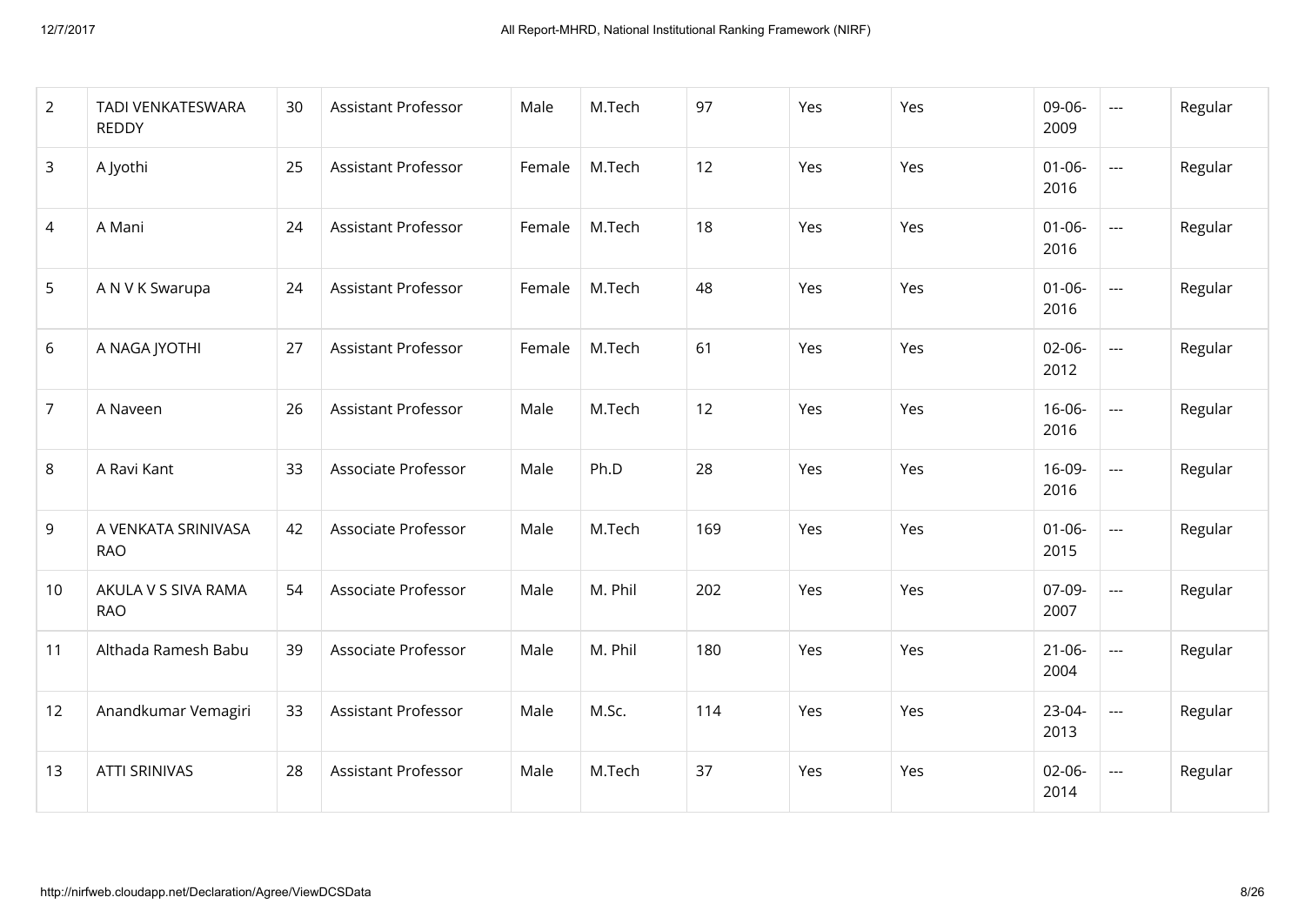| 14 | AV Surya Seshagiri            | 42 | Associate Professor        | Male   | M. Phil       | 185 | Yes | Yes | $01 - 10 -$<br>2002 | $\frac{1}{2}$ | Regular |
|----|-------------------------------|----|----------------------------|--------|---------------|-----|-----|-----|---------------------|---------------|---------|
| 15 | AYINALA KABIR DAS             | 34 | <b>Assistant Professor</b> | Male   | M.Tech        | 109 | Yes | Yes | $24 - 06 -$<br>2008 | $\sim$        | Regular |
| 16 | <b>B Hema Sundar</b>          | 31 | <b>Assistant Professor</b> | Male   | M.Sc.         | 74  | Yes | Yes | $23-06-$<br>2016    | $\frac{1}{2}$ | Regular |
| 17 | B Jeevanarani                 | 29 | <b>Assistant Professor</b> | Female | M.Tech        | 84  | Yes | Yes | $01 - 06 -$<br>2016 | $\frac{1}{2}$ | Regular |
| 18 | B Lakshmi Supriya             | 34 | <b>Assistant Professor</b> | Female | <b>B.Tech</b> | 108 | Yes | Yes | $01 - 07 -$<br>2008 | $\sim$        | Regular |
| 19 | B Manikayala Rao              | 32 | <b>Assistant Professor</b> | Male   | <b>MBA</b>    | 72  | Yes | Yes | $01 - 04 -$<br>2015 | $\sim$ $\sim$ | Regular |
| 20 | B Meena Sai Lakshmi           | 25 | <b>Assistant Professor</b> | Female | M.Tech        | 36  | Yes | Yes | 05-09-<br>2014      | $\sim$        | Regular |
| 21 | B Ravi Varma Kumar            | 25 | <b>Assistant Professor</b> | Male   | M.A           | 12  | Yes | Yes | $04-07-$<br>2016    | $\sim$ $\sim$ | Regular |
| 22 | B Venkata krishna             | 30 | <b>Assistant Professor</b> | Male   | <b>MBA</b>    | 50  | Yes | Yes | $11-05-$<br>2015    | $\sim$ $\sim$ | Regular |
| 23 | <b>B Venkata Srikanth</b>     | 33 | <b>Assistant Professor</b> | Male   | M.Tech        | 12  | Yes | Yes | $01 - 06 -$<br>2016 | $\sim$        | Regular |
| 24 | <b>BANDARU</b><br>RAGHAVENDRA | 28 | <b>Assistant Professor</b> | Male   | M.Tech        | 25  | Yes | Yes | $25 - 06 -$<br>2015 | $\frac{1}{2}$ | Regular |
| 25 | Basava Aruna                  | 33 | <b>Assistant Professor</b> | Female | <b>MBA</b>    | 96  | Yes | Yes | $20 - 06 -$<br>2008 | $\frac{1}{2}$ | Regular |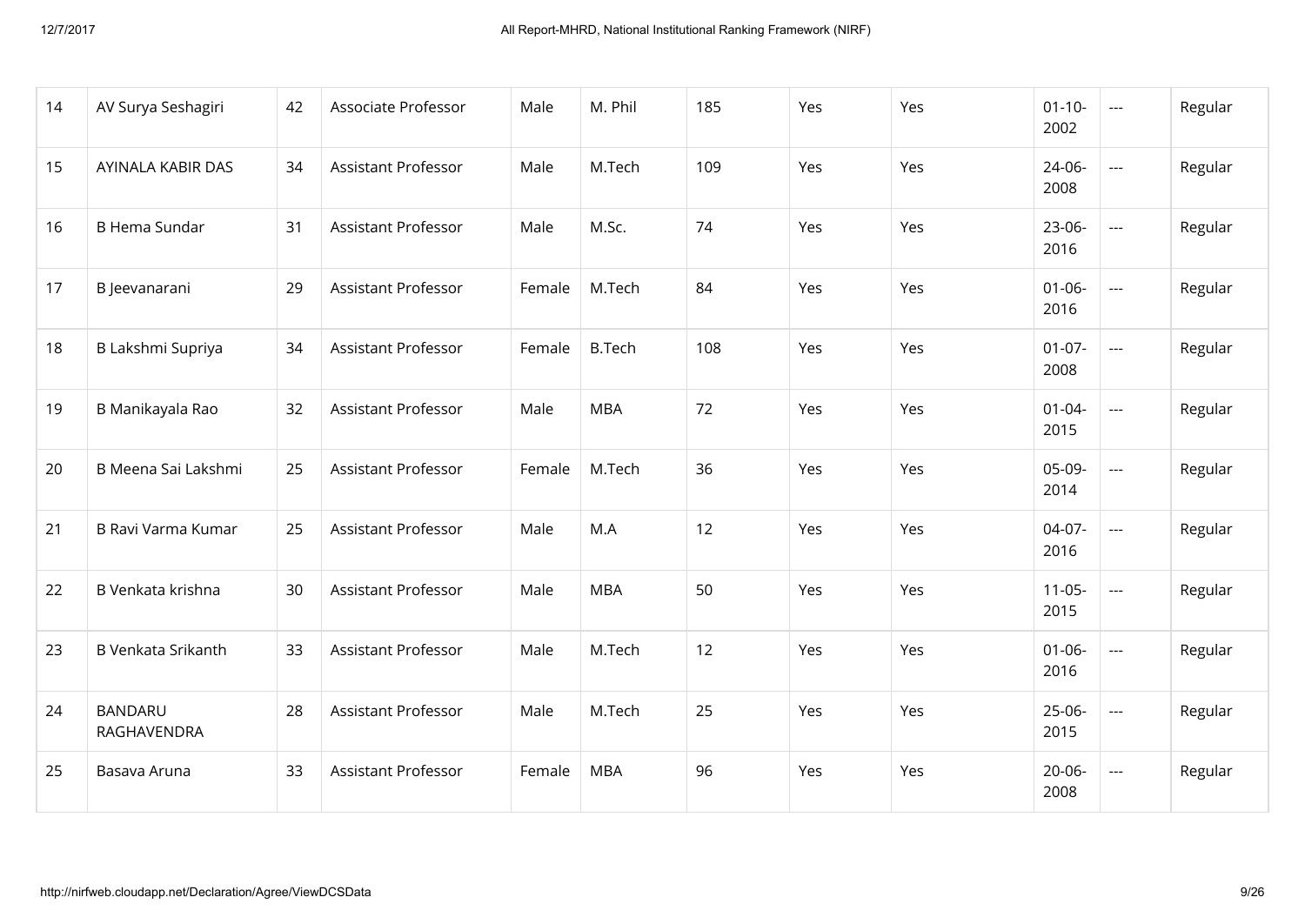| 26 | <b>BEGUM SHAMEENA</b>                       | 39 | <b>Assistant Professor</b> | Female | M.Tech        | 176 | Yes | Yes | $20 - 03 -$<br>2014 | $\sim$                   | Regular |
|----|---------------------------------------------|----|----------------------------|--------|---------------|-----|-----|-----|---------------------|--------------------------|---------|
| 27 | <b>BIRUDUGADDA</b><br><b>KRISHNA MURTHY</b> | 31 | <b>Assistant Professor</b> | Male   | M.Tech        | 117 | Yes | Yes | $31 - 10 -$<br>2011 | $\sim$                   | Regular |
| 28 | <b>BOIYANA VENKATA</b><br>PAVAN KUMAR       | 29 | <b>Assistant Professor</b> | Male   | M.Tech        | 85  | Yes | Yes | 03-06-<br>2013      | $\frac{1}{2}$            | Regular |
| 29 | <b>BUNGA KIRAN KUMAR</b>                    | 34 | Associate Professor        | Male   | M.Tech        | 103 | Yes | Yes | $03-12-$<br>2012    | $\frac{1}{2}$            | Regular |
| 30 | <b>BURUGUPALLI SASI</b><br>PRIYA            | 29 | <b>Assistant Professor</b> | Female | M.Tech        | 56  | Yes | Yes | $01 - 11 -$<br>2012 | $\sim$                   | Regular |
| 31 | Ch Babu                                     | 29 | <b>Assistant Professor</b> | Male   | M.Tech        | 24  | Yes | Yes | 08-06-<br>2016      | $\overline{\phantom{a}}$ | Regular |
| 32 | Ch Buli Venkatrao                           | 23 | <b>Assistant Professor</b> | Male   | M.Sc.         | 12  | Yes | Yes | 09-06-<br>2016      | $\sim$                   | Regular |
| 33 | Ch M L V Prasanna                           | 30 | <b>Assistant Professor</b> | Female | M.Sc.         | 60  | Yes | Yes | $01 - 06 -$<br>2016 | $\frac{1}{2}$            | Regular |
| 34 | Ch Mani Kumar                               | 26 | <b>Assistant Professor</b> | Male   | <b>B.Tech</b> | 48  | Yes | Yes | $22 - 06 -$<br>2013 | $\sim$                   | Regular |
| 35 | Ch Syam Kumar                               | 26 | <b>Assistant Professor</b> | Male   | M.Tech        | 36  | Yes | Yes | $20 - 06 -$<br>2016 | $\sim$                   | Regular |
| 36 | Ch Venkateswara Rao                         | 26 | <b>Assistant Professor</b> | Male   | M.Tech        | 48  | Yes | Yes | $11-06-$<br>2013    | $\sim$                   | Regular |
| 37 | Ch Venkateswarlu                            | 50 | <b>Assistant Professor</b> | Male   | M. Phil       | 252 | Yes | Yes | $03-10-$<br>2007    | $\frac{1}{2}$            | Regular |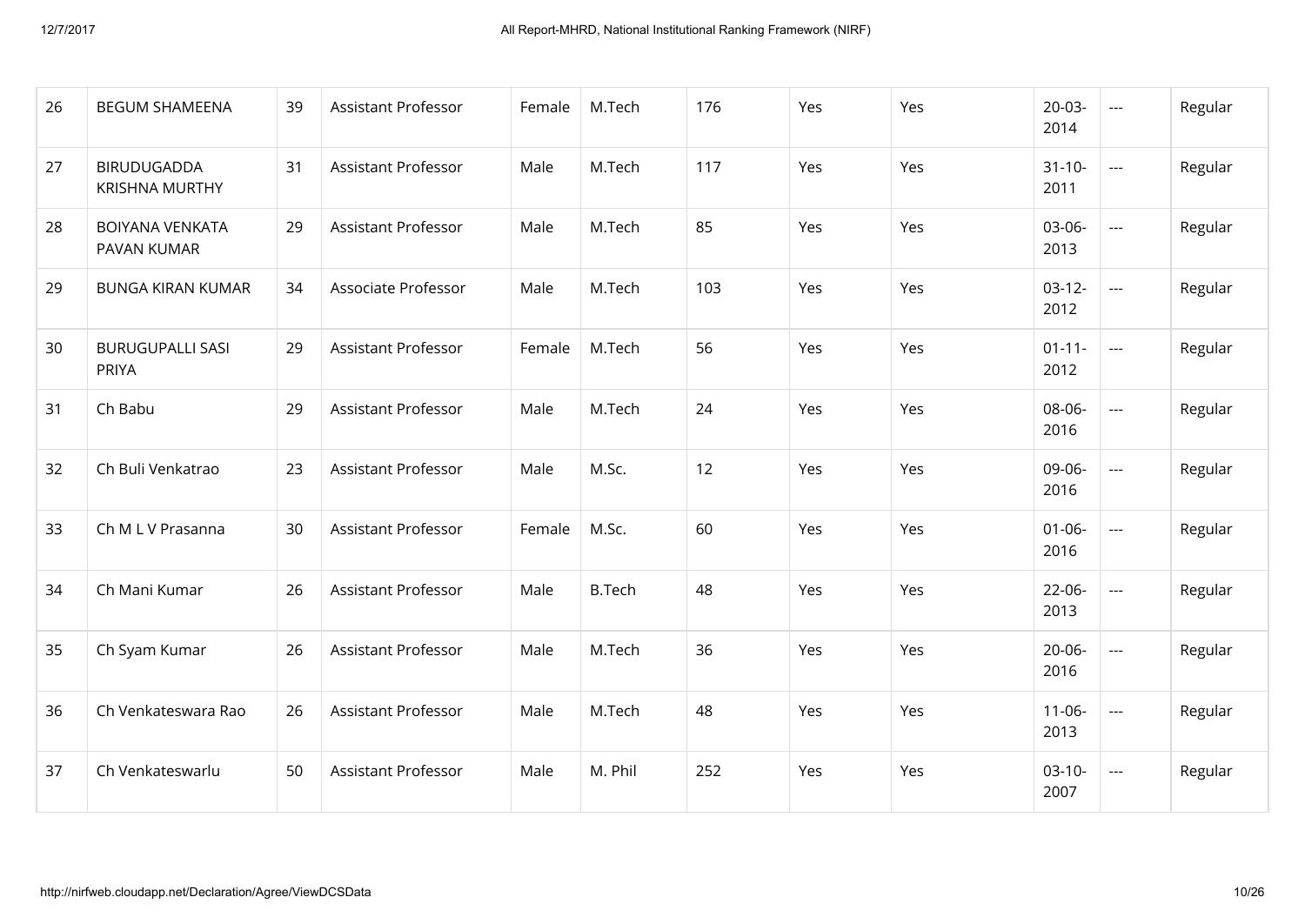| 38 | Chapala Nagu                       | 26 | <b>Assistant Professor</b> | Male   | <b>B.Tech</b> | 36  | Yes | Yes | $01-09-$<br>2014    | $\sim$                   | Regular |
|----|------------------------------------|----|----------------------------|--------|---------------|-----|-----|-----|---------------------|--------------------------|---------|
| 39 | CHILAKARAO<br>MAMILLAPALLI         | 29 | <b>Assistant Professor</b> | Male   | M.Tech        | 51  | Yes | Yes | 03-09-<br>2014      | $\overline{\phantom{a}}$ | Regular |
| 40 | <b>CHITTURI SESHU BABU</b>         | 42 | Associate Professor        | Male   | M.Tech        | 238 | Yes | Yes | $01 - 10 -$<br>2002 | $\sim$                   | Regular |
| 41 | CHUNDURI HANUMAN R<br>S.           | 38 | Associate Professor        | Male   | M.Tech        | 169 | Yes | Yes | $01-07-$<br>2003    | $\sim$                   | Regular |
| 42 | D Manoj Sudeep                     | 30 | <b>Assistant Professor</b> | Male   | M.Tech        | 51  | Yes | Yes | $15-07-$<br>2015    | $\sim$                   | Regular |
| 43 | D Satyanarayana                    | 25 | <b>Assistant Professor</b> | Male   | <b>B.Tech</b> | 36  | Yes | Yes | $02 - 12 -$<br>2014 | $\frac{1}{2}$            | Regular |
| 44 | D U V Satyanarayana                | 29 | Assistant Professor        | Male   | <b>B.Tech</b> | 41  | Yes | Yes | $07-10-$<br>2014    | $\sim$                   | Regular |
| 45 | <b>DANIEL KATURI</b>               | 31 | <b>Assistant Professor</b> | Male   | M.Tech        | 65  | Yes | Yes | 19-02-<br>2015      | $\sim$ $\sim$            | Regular |
| 46 | <b>DASARI SL</b><br>MANIKANTESWARI | 27 | <b>Assistant Professor</b> | Female | M.Tech        | 35  | Yes | Yes | 27-08-<br>2014      | $\frac{1}{2}$            | Regular |
| 47 | <b>DASARI SOWMYA</b>               | 31 | <b>Assistant Professor</b> | Female | M.Tech        | 105 | Yes | Yes | 08-07-<br>2008      | $\sim$ $\sim$            | Regular |
| 48 | Devarapalli Durga                  | 27 | <b>Assistant Professor</b> | Female | M.Tech        | 24  | Yes | Yes | $01 - 06 -$<br>2016 | $\frac{1}{2}$            | Regular |
| 49 | Dhanekula Naveena                  | 33 | Assistant Professor        | Female | <b>B.Tech</b> | 50  | Yes | Yes | $10-10-$<br>2013    | $\sim$ $\sim$            | Regular |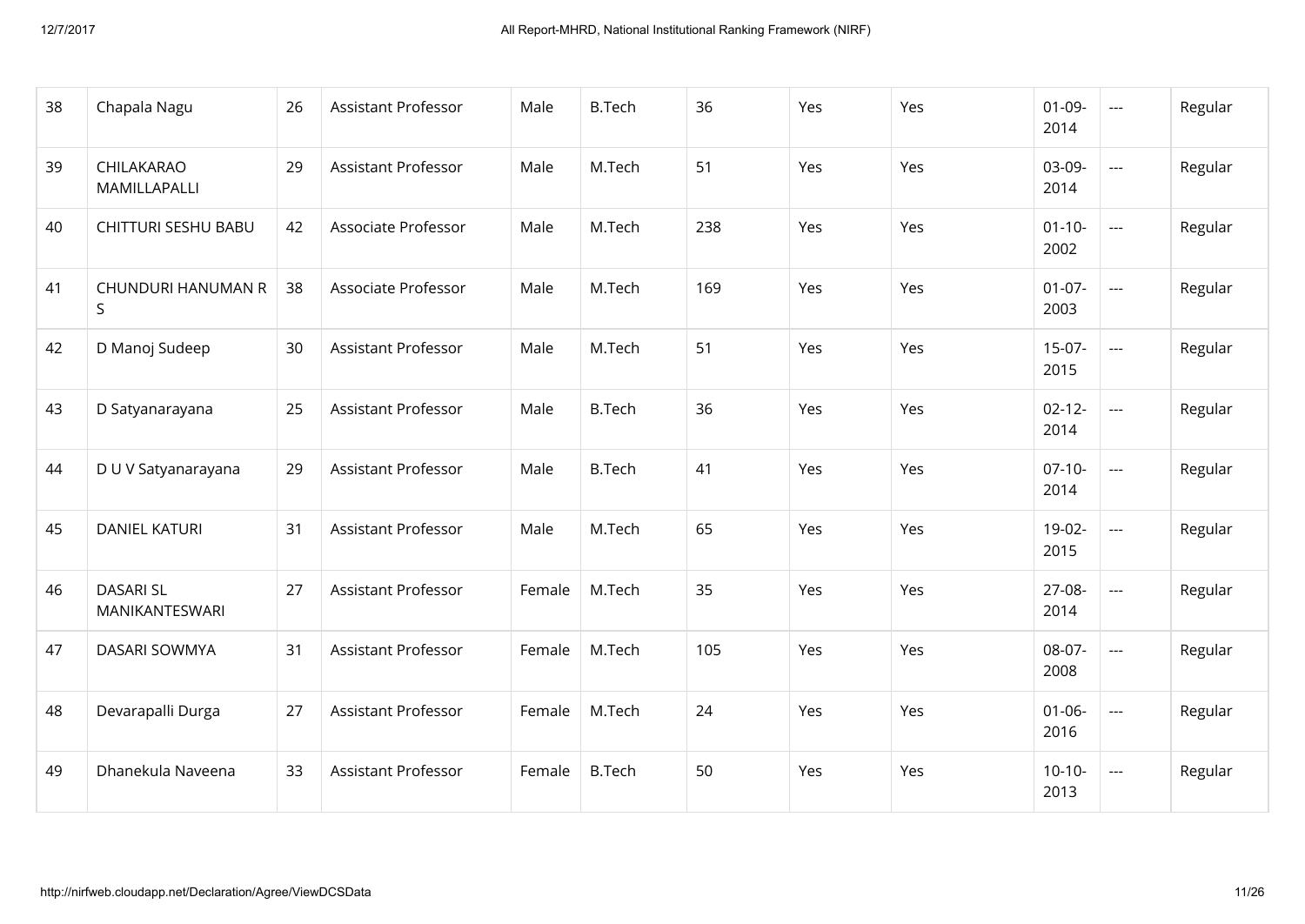| 50 | DONEPUDI VENKATESH                 | 30 | <b>Assistant Professor</b> | Male   | M.Tech        | 64  | Yes | Yes | $02 - 09 -$<br>2013 | $\sim$              | Regular |
|----|------------------------------------|----|----------------------------|--------|---------------|-----|-----|-----|---------------------|---------------------|---------|
| 51 | Dr K Jafar Ali                     | 59 | <b>Assistant Professor</b> | Male   | Ph.D          | 264 | Yes | Yes | $01-07-$<br>2012    | $\sim$ $\sim$       | Regular |
| 52 | DR ANKAMREDDI RAMA<br><b>MOHAN</b> | 50 | Professor                  | Male   | Ph.D          | 328 | Yes | Yes | $21 - 06 -$<br>2010 | $\sim$              | Regular |
| 53 | Dr Ch Srinivas                     | 42 | Professor                  | Male   | Ph.D          | 197 | Yes | Yes | $15 - 11 -$<br>2012 | $\frac{1}{2}$       | Regular |
| 54 | Dr KAVURU BHANU<br>PRASAD          | 60 | Professor                  | Male   | Ph.D          | 445 | Yes | Yes | $16 - 06 -$<br>2012 | $\sim$              | Regular |
| 55 | Dr P Rama Krishnaveni              | 33 | <b>Assistant Professor</b> | Female | Ph.D          | 66  | Yes | Yes | $15-09-$<br>2014    | $\frac{1}{2}$       | Regular |
| 56 | E Bala Bhaskara Rao                | 28 | <b>Assistant Professor</b> | Male   | M.Tech        | 29  | Yes | Yes | $01 - 05 -$<br>2015 | $\frac{1}{2}$       | Regular |
| 57 | E John Moshe                       | 34 | <b>Assistant Professor</b> | Male   | <b>MBA</b>    | 84  | Yes | Yes | $23-06-$<br>2010    | $\sim$ $\sim$       | Regular |
| 58 | <b>EDARA VENKATA</b><br>SANDEEP    | 31 | <b>Assistant Professor</b> | Male   | M.Tech        | 114 | Yes | Yes | $12 - 12 -$<br>2008 | $\frac{1}{2}$       | Regular |
| 59 | EEDARA ASWANI KUMAR                | 33 | Associate Professor        | Male   | M.Tech        | 118 | Yes | Yes | $15-09-$<br>2008    | $\frac{1}{2}$       | Regular |
| 60 | G Bhanu Nagamani                   | 22 | <b>Assistant Professor</b> | Female | <b>B.Tech</b> | 12  | Yes | No  | $15 - 06 -$<br>2016 | $22 - 04 -$<br>2017 | Regular |
| 61 | G Prasad                           | 38 | <b>Assistant Professor</b> | Male   | M.Sc.         | 132 | Yes | Yes | $14-07-$<br>2016    | $\sim$ $\sim$       | Regular |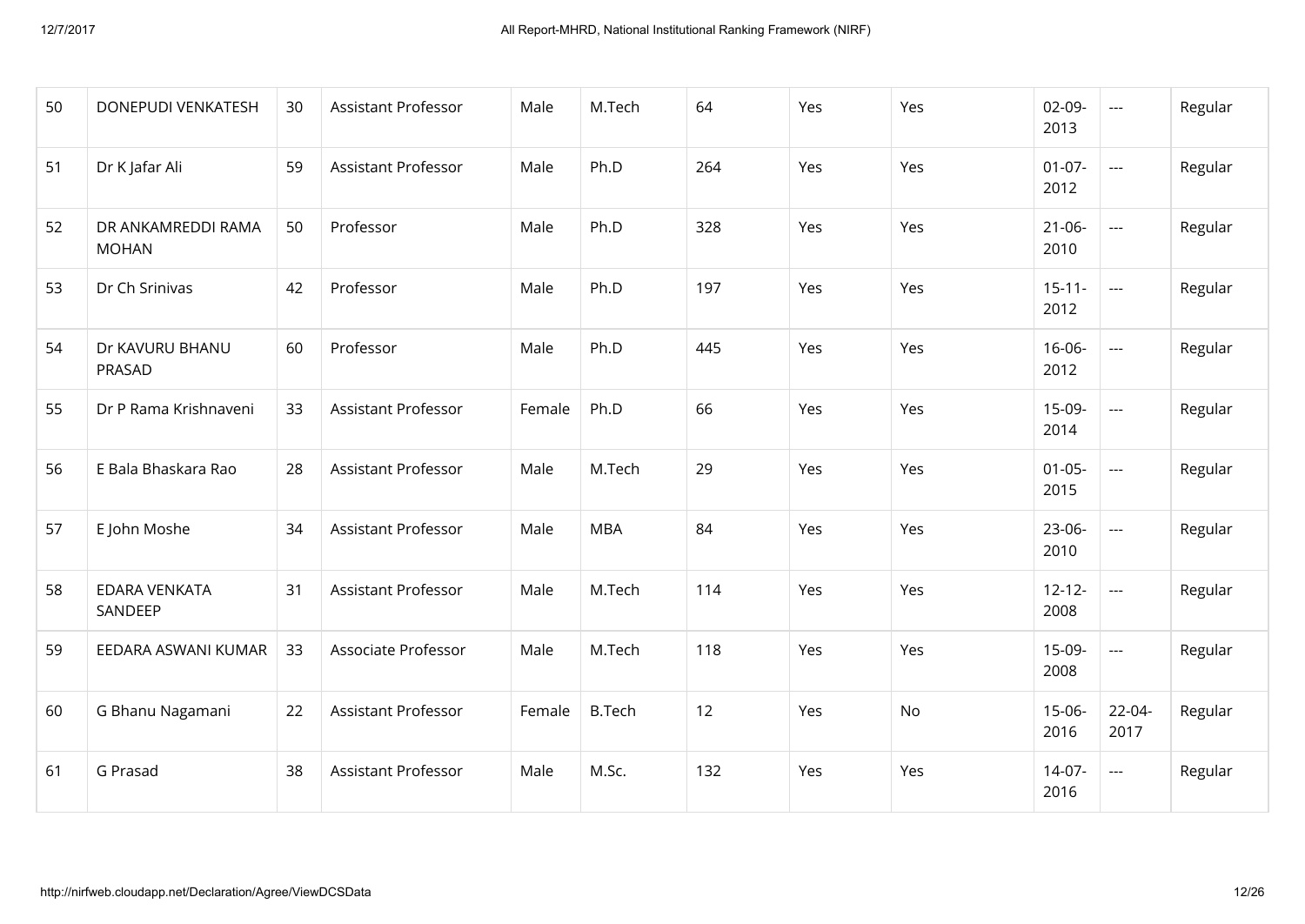| 62 | G Rajesh                                 | 26 | <b>Assistant Professor</b> | Male | M.Tech  | 24  | Yes | No  | 24-06-<br>2016      | $22 - 04 -$<br>2017 | Regular |
|----|------------------------------------------|----|----------------------------|------|---------|-----|-----|-----|---------------------|---------------------|---------|
| 63 | G Satyanarayana Rao                      | 34 | <b>Assistant Professor</b> | Male | M.Tech  | 103 | Yes | Yes | 03-06-<br>2013      | $\frac{1}{2}$       | Regular |
| 64 | G Venkata Apparao                        | 26 | <b>Assistant Professor</b> | Male | M.Tech  | 48  | Yes | Yes | $01 - 06 -$<br>2016 | $\frac{1}{2}$       | Regular |
| 65 | G Vijay Krishna                          | 38 | <b>Assistant Professor</b> | Male | M. Phil | 156 | Yes | Yes | $02 - 06 -$<br>2011 | $\frac{1}{2}$       | Regular |
| 66 | G Vijaya Raju                            | 26 | <b>Assistant Professor</b> | Male | M.Tech  | 41  | Yes | Yes | $15 - 06 -$<br>2015 | $\sim$              | Regular |
| 67 | <b>GARAPATI</b><br>SATYANARAYANA         | 30 | <b>Assistant Professor</b> | Male | M.Tech  | 49  | Yes | Yes | 03-06-<br>2013      | $\frac{1}{2}$       | Regular |
| 68 | Golla Brahmaji                           | 28 | <b>Assistant Professor</b> | Male | M.Tech  | 84  | Yes | Yes | $15 - 06 -$<br>2016 | $\sim$ $\sim$       | Regular |
| 69 | <b>GOTTIPATI NAGESWARA</b><br><b>RAO</b> | 43 | Associate Professor        | Male | M.Tech  | 190 | Yes | Yes | 09-06-<br>2009      | $\frac{1}{2}$       | Regular |
| 70 | <b>GUNNAM LEENENDRA</b><br>CHOWDARY      | 32 | <b>Assistant Professor</b> | Male | M.Tech  | 91  | Yes | Yes | $08-10-$<br>2009    | $\sim$ $\sim$       | Regular |
| 71 | J Lakshmana Rao                          | 38 | Associate Professor        | Male | Ph.D    | 96  | Yes | Yes | $22 - 06 -$<br>2016 | $\sim$ $\sim$       | Regular |
| 72 | J Subhash Kumar                          | 30 | <b>Assistant Professor</b> | Male | M.E.    | 98  | Yes | Yes | $02-07-$<br>2015    | $\sim$ $\sim$       | Regular |
| 73 | <b>JALLI KANTHA RAO</b>                  | 33 | <b>Assistant Professor</b> | Male | M.Tech  | 109 | Yes | Yes | 19-06-<br>2015      | $\sim$ $\sim$       | Regular |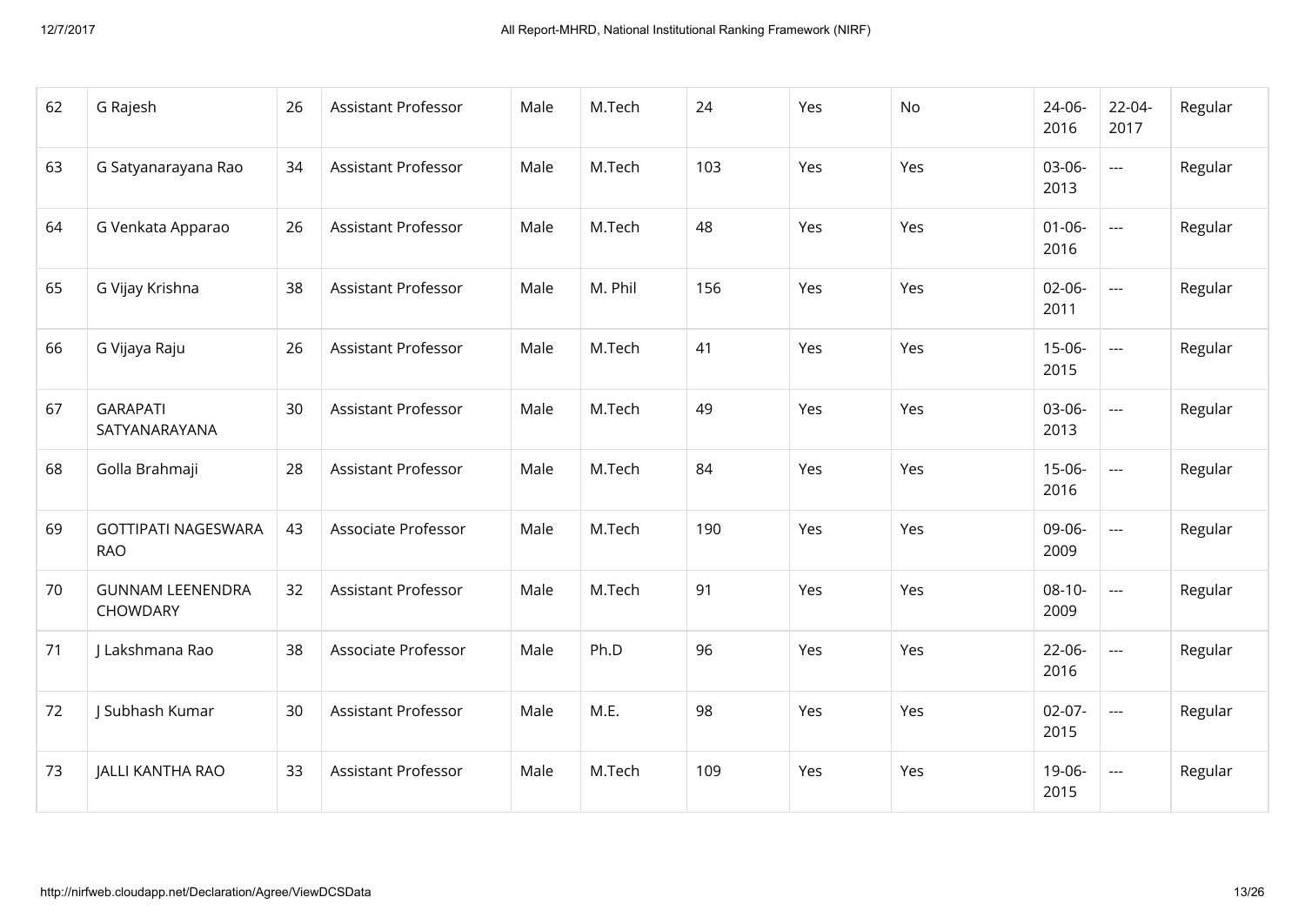| 74 | JAMI VIJAYA KUMAR                          | 30 | Assistant Professor        | Male | M.Tech        | 61  | Yes | Yes | $21 - 05 -$<br>2015 | $\sim$ $\sim$  | Regular |
|----|--------------------------------------------|----|----------------------------|------|---------------|-----|-----|-----|---------------------|----------------|---------|
| 75 | <b>JANJANAM LAKSHMI</b><br><b>NARAYANA</b> | 29 | <b>Assistant Professor</b> | Male | M.Tech        | 100 | Yes | Yes | 07-06-<br>2010      | $\overline{a}$ | Regular |
| 76 | K Bhargav                                  | 25 | <b>Assistant Professor</b> | Male | <b>B.Tech</b> | 29  | Yes | Yes | 23-06-<br>2015      | $\sim$ $\sim$  | Regular |
| 77 | K Ganesh Kumar                             | 23 | <b>Assistant Professor</b> | Male | M.Tech        | 28  | Yes | Yes | $13 - 06 -$<br>2015 | $\sim$ $\sim$  | Regular |
| 78 | K James                                    | 25 | <b>Assistant Professor</b> | Male | <b>B.Tech</b> | 25  | Yes | Yes | $21-09-$<br>2015    | $\frac{1}{2}$  | Regular |
| 79 | K Muralikrishna                            | 30 | <b>Assistant Professor</b> | Male | <b>MBA</b>    | 96  | Yes | Yes | 04-08-<br>2012      | $\sim$         | Regular |
| 80 | K Naga Raju                                | 26 | <b>Assistant Professor</b> | Male | <b>MBA</b>    | 72  | Yes | Yes | $01 - 06 -$<br>2016 | $\sim$         | Regular |
| 81 | K Naga Suresh                              | 29 | <b>Assistant Professor</b> | Male | <b>B.Tech</b> | 62  | Yes | Yes | $02 - 07 -$<br>2015 | $\sim$         | Regular |
| 82 | K Nagababu                                 | 25 | <b>Assistant Professor</b> | Male | M.Tech        | 27  | Yes | Yes | $02 - 07 -$<br>2015 | $\overline{a}$ | Regular |
| 83 | K Rajarao                                  | 30 | <b>Assistant Professor</b> | Male | M.Tech        | 84  | Yes | Yes | $01 - 06 -$<br>2016 | $\overline{a}$ | Regular |
| 84 | K Siva Vara Prasad                         | 25 | <b>Assistant Professor</b> | Male | M.Tech        | 27  | Yes | Yes | $15-07-$<br>2015    | $\overline{a}$ | Regular |
| 85 | K Srinivasa Rao                            | 44 | Associate Professor        | Male | Ph.D          | 144 | Yes | Yes | $17 - 08 -$<br>2016 | $\sim$         | Regular |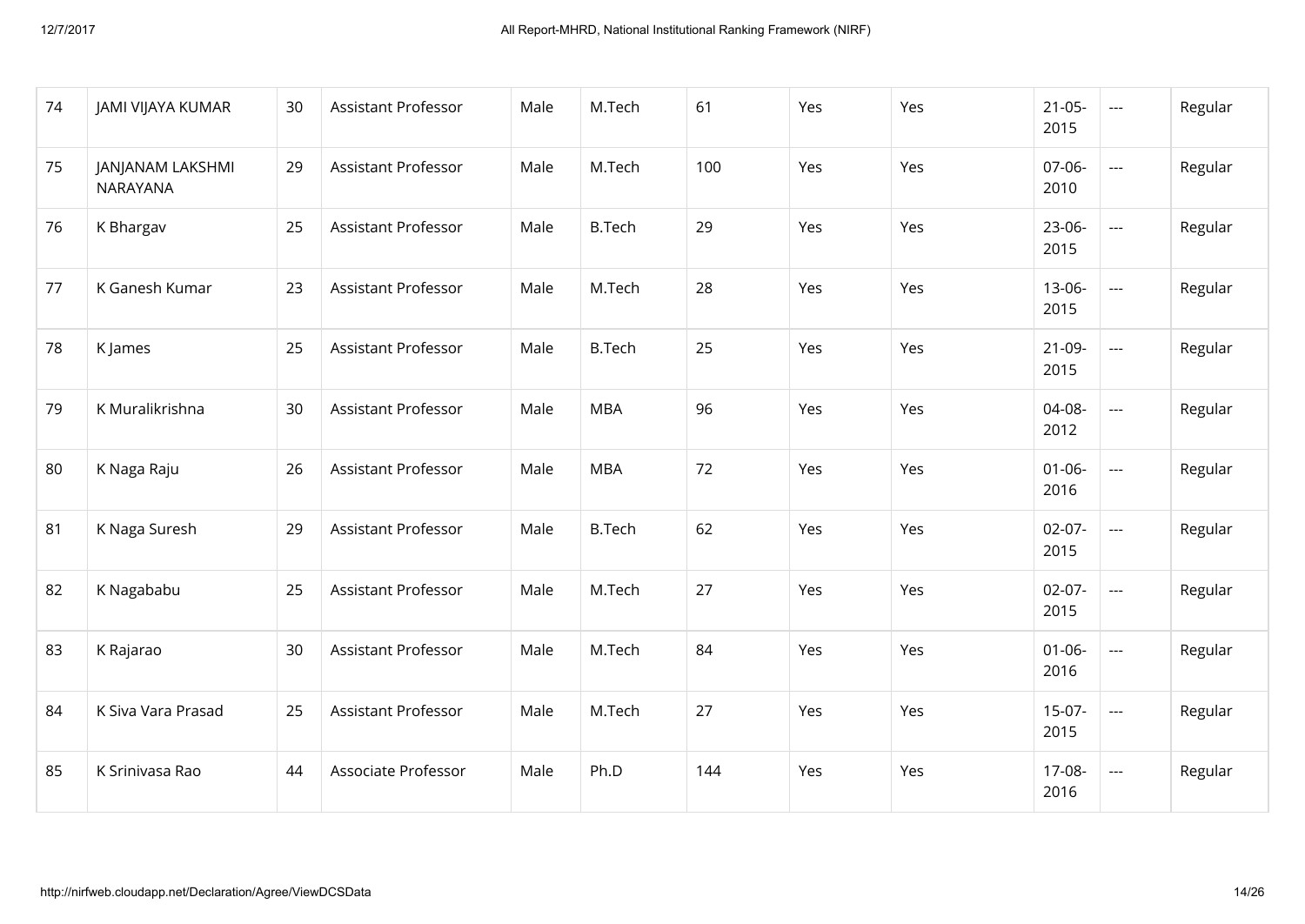| 86 | K V Naga Lakshmi                 | 37 | <b>Assistant Professor</b> | Female | M.Tech  | 24  | Yes | Yes | $01 - 06 -$<br>2016 | $\overline{a}$ | Regular |
|----|----------------------------------|----|----------------------------|--------|---------|-----|-----|-----|---------------------|----------------|---------|
| 87 | K V V Pavan Kumar                | 27 | <b>Assistant Professor</b> | Male   | M.Tech  | 42  | Yes | Yes | $13 - 06 -$<br>2016 | $\overline{a}$ | Regular |
| 88 | <b>KADALI</b><br>SURYANARAYANA   | 29 | <b>Assistant Professor</b> | Male   | M.Tech  | 44  | Yes | Yes | $14 - 08 -$<br>2014 | $\frac{1}{2}$  | Regular |
| 89 | KAITEPALLI CHANDRA<br>SEKHARARAO | 31 | <b>Assistant Professor</b> | Male   | M.Tech  | 72  | Yes | Yes | $16 - 12 -$<br>2013 | $\sim$ $\sim$  | Regular |
| 90 | KALEPU SRINIVASAA<br><b>RAO</b>  | 30 | <b>Assistant Professor</b> | Male   | M.Tech  | 73  | Yes | Yes | $13 - 06 -$<br>2011 | $\frac{1}{2}$  | Regular |
| 91 | KANAKAM SIVARAM<br>PRASAD        | 35 | <b>Assistant Professor</b> | Male   | M.Tech  | 108 | Yes | Yes | $16-09-$<br>2008    | $\overline{a}$ | Regular |
| 92 | KANCHARLA DURGA<br><b>DEVI</b>   | 29 | Assistant Professor        | Female | M.Tech  | 84  | Yes | Yes | $15-07-$<br>2013    | $\frac{1}{2}$  | Regular |
| 93 | KANURI SUDHEER                   | 29 | <b>Assistant Professor</b> | Male   | M.Tech  | 97  | Yes | Yes | $01 - 06 -$<br>2012 | $\sim$         | Regular |
| 94 | KARRI NANAJEE                    | 28 | <b>Assistant Professor</b> | Male   | M.Tech  | 73  | Yes | Yes | 03-06-<br>2013      | $\sim$         | Regular |
| 95 | KARRI PHANI SANTOSHI             | 26 | <b>Assistant Professor</b> | Female | M.Tech  | 45  | Yes | Yes | $17-10-$<br>2013    | $\overline{a}$ | Regular |
| 96 | Kesarapalli Pavan<br>Krishna     | 34 | <b>Assistant Professor</b> | Male   | M. Phil | 132 | Yes | Yes | $30 - 06 -$<br>2011 | $\frac{1}{2}$  | Regular |
| 97 | Kola Usha Maheswari              | 35 | Assistant Professor        | Female | M.Sc.   | 144 | Yes | Yes | 09-06-<br>2012      | $\sim$ $\sim$  | Regular |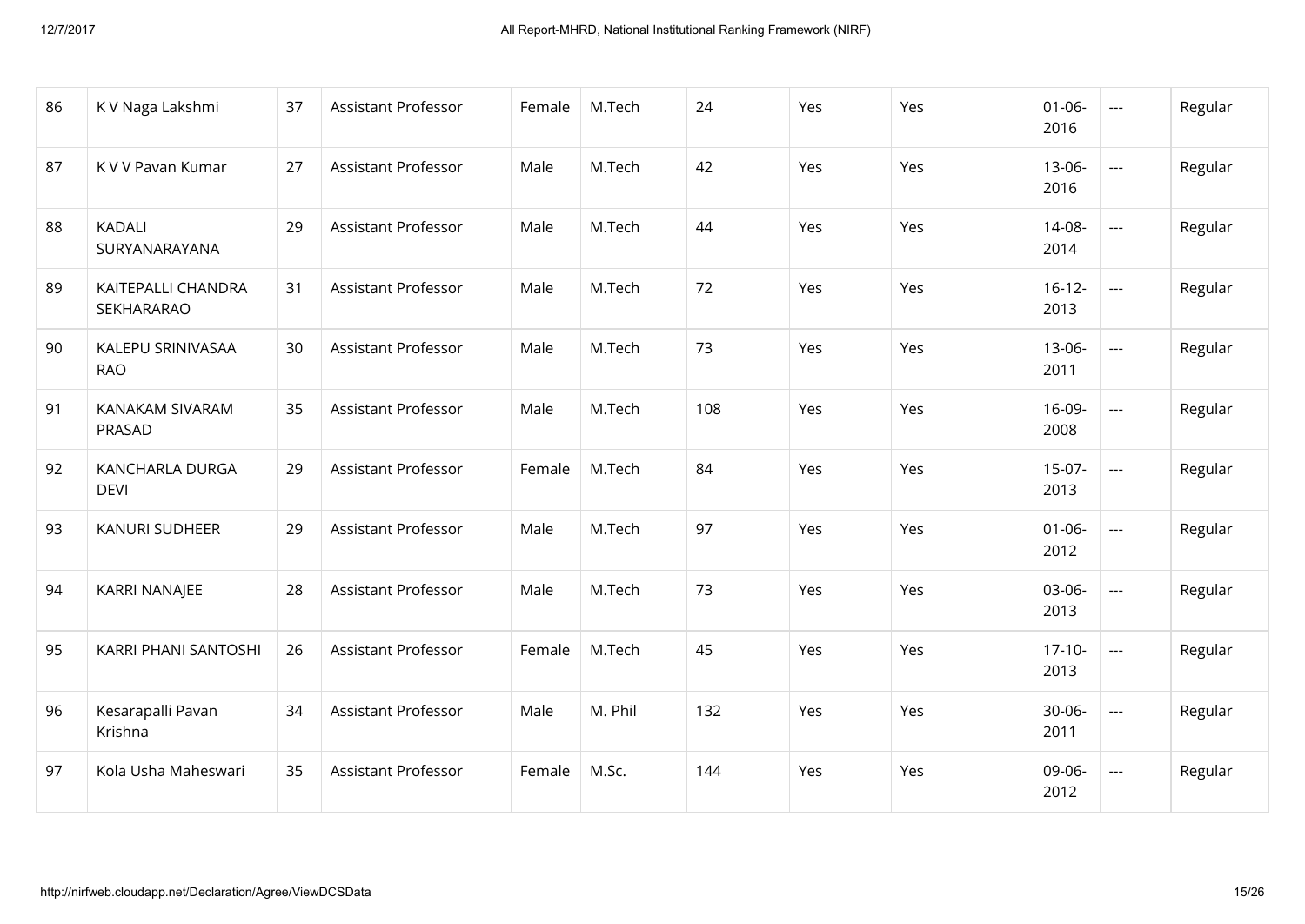| 98  | KOMMINA SUBHASH<br><b>BHAGAVAN</b> | 32 | <b>Assistant Professor</b> | Male   | M.Tech     | 85  | Yes | Yes | $07 - 06 -$<br>2010 | $\frac{1}{2}$       | Regular |
|-----|------------------------------------|----|----------------------------|--------|------------|-----|-----|-----|---------------------|---------------------|---------|
| 99  | <b>KONE SANDEEP</b>                | 31 | <b>Assistant Professor</b> | Male   | M.Tech     | 110 | Yes | Yes | $31 - 05 -$<br>2008 | $\frac{1}{2}$       | Regular |
| 100 | Koppisetti Giridhar                | 27 | <b>Assistant Professor</b> | Male   | M.Tech     | 51  | Yes | Yes | 09-06-<br>2016      | $\frac{1}{2}$       | Regular |
| 101 | Kusuma Bathula                     | 32 | <b>Assistant Professor</b> | Female | <b>MBA</b> | 120 | Yes | Yes | $20 - 06 -$<br>2008 | $\frac{1}{2}$       | Regular |
| 102 | LATHA DRONAMRAJU J<br>M            | 32 | <b>Assistant Professor</b> | Female | M.Tech     | 59  | Yes | No  | $01 - 08 -$<br>2014 | $30 - 06 -$<br>2016 | Regular |
| 103 | Lavanendra Suresh<br>Pidaka        | 37 | <b>Assistant Professor</b> | Male   | M.Sc.      | 108 | Yes | Yes | $20 - 06 -$<br>2008 | $\sim$ $\sim$       | Regular |
| 104 | LINGAMANENI VAMSI<br>NARASIMHA RAO | 26 | <b>Assistant Professor</b> | Male   | M.Tech     | 26  | Yes | Yes | $11-05-$<br>2015    | $\sim$ $\sim$       | Regular |
| 105 | M Deepak                           | 30 | <b>Assistant Professor</b> | Male   | M.Tech     | 36  | Yes | Yes | 14-06-<br>2016      | $\sim$ $\sim$       | Regular |
| 106 | M Deepthy                          | 34 | <b>Assistant Professor</b> | Female | M.Sc(Phy)  | 107 | Yes | Yes | $21-09-$<br>2010    | $\frac{1}{2}$       | Regular |
| 107 | M Dhana Sandeep                    | 26 | <b>Assistant Professor</b> | Male   | M.A        | 48  | Yes | Yes | $01-07-$<br>2016    | $\sim$              | Regular |
| 108 | M Jagan Kumar                      | 31 | <b>Assistant Professor</b> | Male   | <b>MCA</b> | 65  | Yes | Yes | 05-06-<br>2012      | $\frac{1}{2}$       | Regular |
| 109 | M M Sastry                         | 51 | <b>Assistant Professor</b> | Male   | M.A        | 360 | Yes | Yes | $11-07-$<br>2007    | $\frac{1}{2}$       | Regular |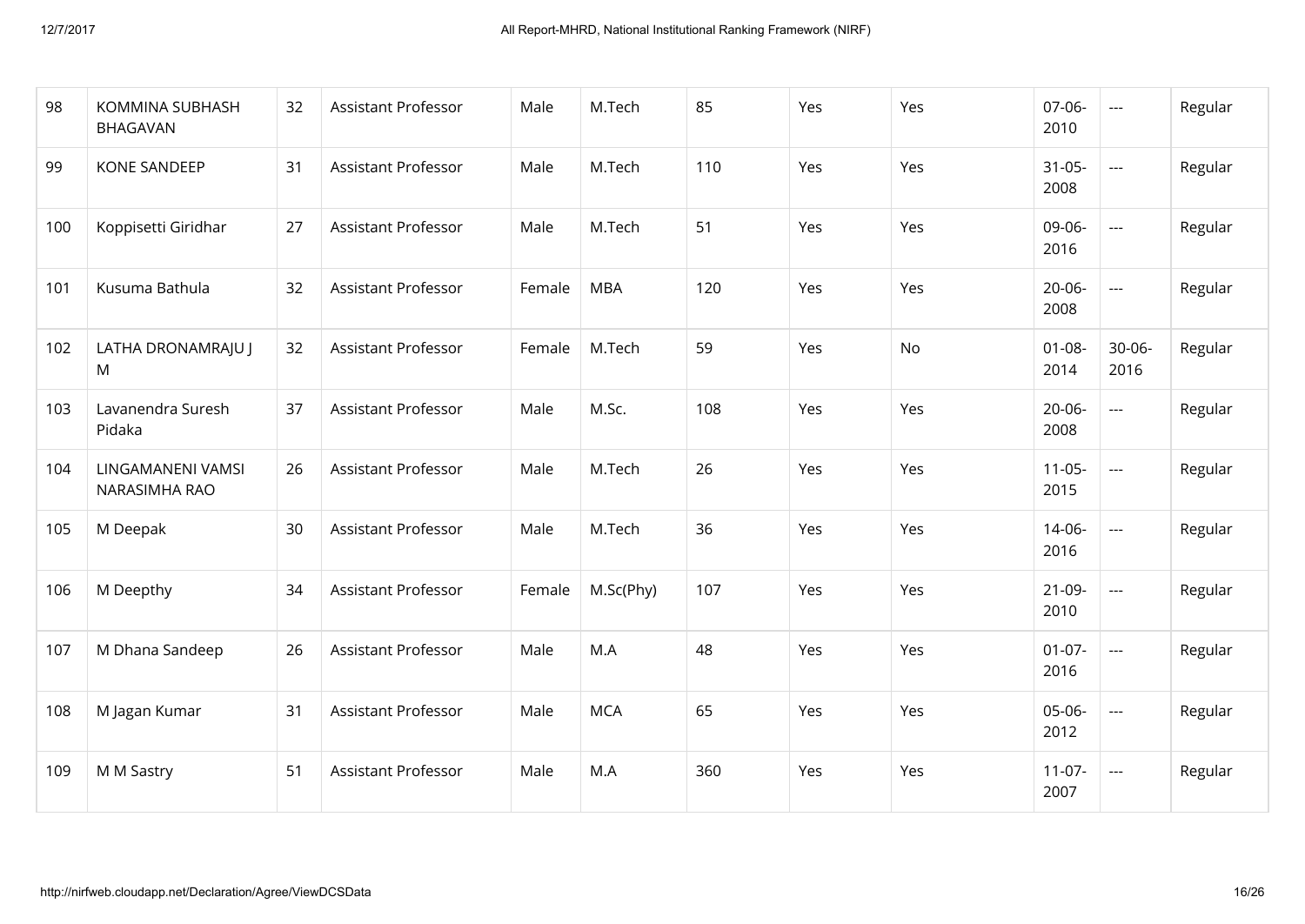| 110 | M Nani Babu                                | 24 | <b>Assistant Professor</b> | Male   | <b>B.Tech</b> | 34  | Yes | Yes | 29-06-<br>2015      | $\sim$        | Regular |
|-----|--------------------------------------------|----|----------------------------|--------|---------------|-----|-----|-----|---------------------|---------------|---------|
| 111 | M Narendra Krishna                         | 35 | Associate Professor        | Male   | M.S           | 72  | Yes | Yes | $17-01-$<br>2011    | $\frac{1}{2}$ | Regular |
| 112 | M V Satya Pavan Kumar                      | 26 | <b>Assistant Professor</b> | Male   | M.Tech        | 23  | Yes | Yes | $26 - 11 -$<br>2015 | $\frac{1}{2}$ | Regular |
| 113 | M Venu                                     | 24 | <b>Assistant Professor</b> | Male   | M.Tech        | 28  | Yes | Yes | $25 - 06 -$<br>2015 | $\frac{1}{2}$ | Regular |
| 114 | M Vinod Kumar                              | 33 | <b>Assistant Professor</b> | Male   | M.Tech        | 76  | Yes | Yes | $24 - 06 -$<br>2015 | $\frac{1}{2}$ | Regular |
| 115 | <b>MADDIPATI LALITHA</b><br><b>BHAVANI</b> | 29 | <b>Assistant Professor</b> | Female | M.Tech        | 85  | Yes | Yes | 03-06-<br>2013      | $\sim$ $\sim$ | Regular |
| 116 | <b>MADDIPATI SATYA</b><br>SRINIVAS         | 29 | <b>Assistant Professor</b> | Male   | M.Tech        | 97  | Yes | Yes | 03-06-<br>2013      | $\frac{1}{2}$ | Regular |
| 117 | <b>MAGANTI MANOJ</b><br><b>KUMAR</b>       | 27 | <b>Assistant Professor</b> | Male   | M.Tech        | 67  | Yes | Yes | $01 - 12 -$<br>2012 | $\sim$        | Regular |
| 118 | <b>MAGANTI</b><br>NAGENDRANATH SHIVA       | 39 | Associate Professor        | Male   | M.Tech        | 164 | Yes | Yes | $01 - 12 -$<br>2005 | $\frac{1}{2}$ | Regular |
| 119 | <b>MAGANTI VENKATESH</b>                   | 33 | Associate Professor        | Male   | M.Tech        | 145 | Yes | Yes | $22 - 06 -$<br>2006 | $\frac{1}{2}$ | Regular |
| 120 | Malladi Narayana<br>Murthy                 | 29 | <b>Assistant Professor</b> | Male   | M.Tech        | 66  | Yes | Yes | $01-07-$<br>2015    | $\frac{1}{2}$ | Regular |
| 121 | MALLULA KRISHNA<br>CHAITANYA               | 32 | <b>Assistant Professor</b> | Male   | M.Tech        | 109 | Yes | Yes | 03-06-<br>2013      | $\sim$ $\sim$ | Regular |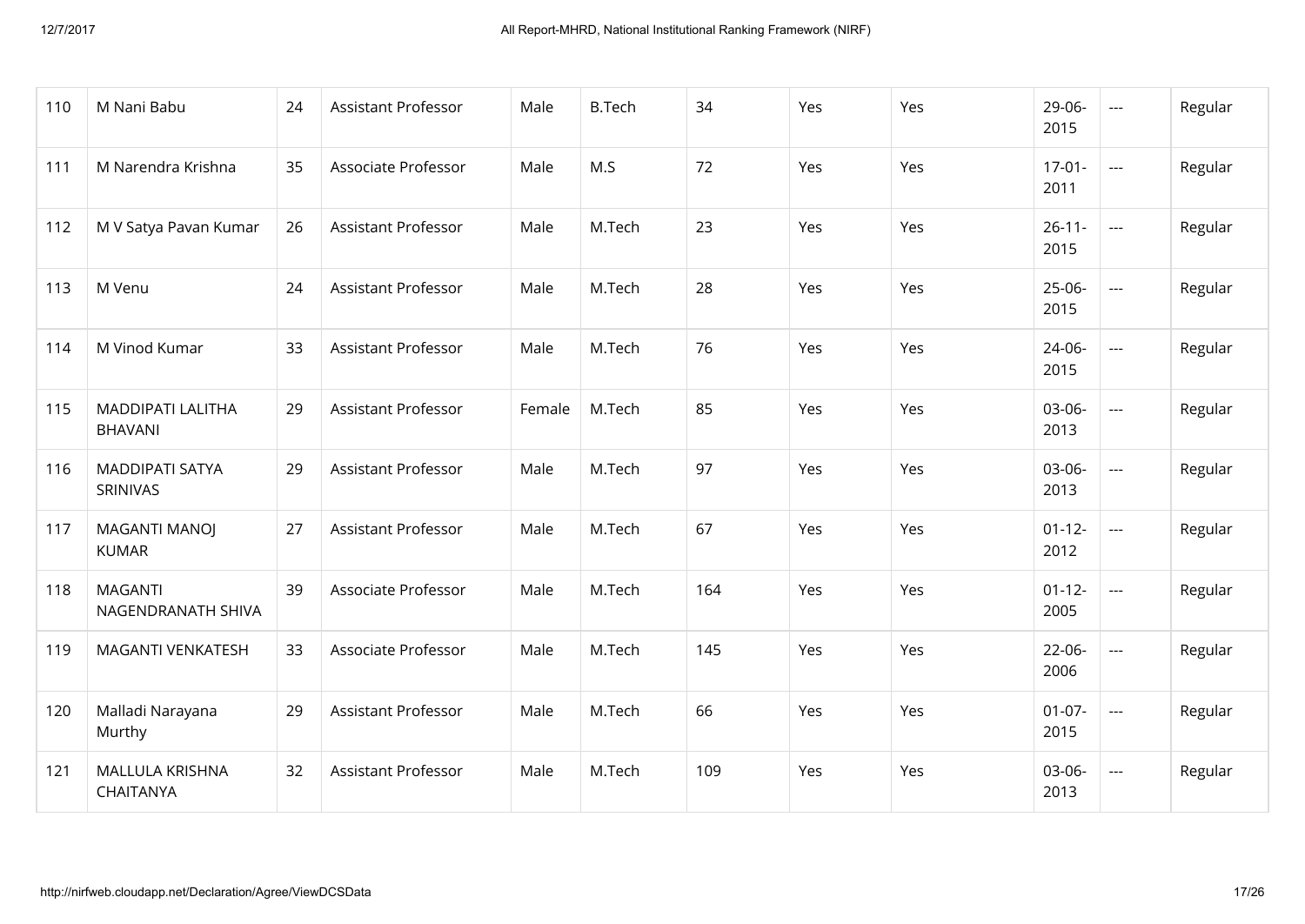| 122 | MALOTH SRINIVASA RAO                    | 35 | <b>Assistant Professor</b>                          | Male   | M.Tech     | 121 | Yes | Yes | $02 - 06 -$<br>2014 | $\sim$                   | Regular |
|-----|-----------------------------------------|----|-----------------------------------------------------|--------|------------|-----|-----|-----|---------------------|--------------------------|---------|
| 123 | Mannem Venkateswara<br>Rao              | 42 | Dean / Principal /<br>Director / Vice<br>Chancellor | Male   | <b>MBA</b> | 220 | Yes | Yes | 27-06-<br>2006      | $\overline{\phantom{a}}$ | Regular |
| 124 | MARUTHI KOSURU                          | 27 | Assistant Professor                                 | Male   | M.Tech     | 61  | Yes | Yes | $01 - 06 -$<br>2012 | $\overline{\phantom{a}}$ | Regular |
| 125 | MEKA KRANTHI SUDHA                      | 33 | Associate Professor                                 | Female | M.Tech     | 78  | Yes | Yes | $17 - 01 -$<br>2011 | $\sim$                   | Regular |
| 126 | <b>MESINETI</b><br>RAGHAVENDRA V        | 28 | <b>Assistant Professor</b>                          | Male   | M.Tech     | 55  | Yes | Yes | $15 - 12 -$<br>2014 | $\overline{a}$           | Regular |
| 127 | MULAGALA SARMA V G S                    | 67 | Professor                                           | Male   | Ph.D       | 552 | Yes | Yes | $01 - 07 -$<br>2008 | $\overline{\phantom{a}}$ | Regular |
| 128 | MULASWAMINAIDU<br>MADEPALLI             | 27 | <b>Assistant Professor</b>                          | Male   | M.Tech     | 39  | Yes | Yes | $01 - 05 -$<br>2015 | $\sim$                   | Regular |
| 129 | MULLAPUDI VENKATA<br><b>KIRAN KUMAR</b> | 30 | <b>Assistant Professor</b>                          | Male   | M.Tech     | 42  | Yes | Yes | $21 - 01 -$<br>2014 | $\sim$ $\sim$            | Regular |
| 130 | MULUMUDI PENCHALA<br>PRATHAP            | 34 | <b>Assistant Professor</b>                          | Male   | M.Tech     | 109 | Yes | Yes | 03-06-<br>2013      | $\overline{\phantom{a}}$ | Regular |
| 131 | MUMMAREDDY SWATHI                       | 43 | <b>Assistant Professor</b>                          | Female | M.Tech     | 113 | Yes | Yes | $01 - 02 -$<br>2010 | $\overline{a}$           | Regular |
| 132 | <b>MUPPIDI ANANTHA</b><br>LAKSHMI       | 31 | Assistant Professor                                 | Female | M.Tech     | 108 | Yes | Yes | 09-07-<br>2008      | $\overline{a}$           | Regular |
| 133 | <b>MURALI RV</b><br>MADHAVABHOTLA       | 26 | <b>Assistant Professor</b>                          | Male   | M.Tech     | 37  | Yes | Yes | 02-06-<br>2014      | $\overline{a}$           | Regular |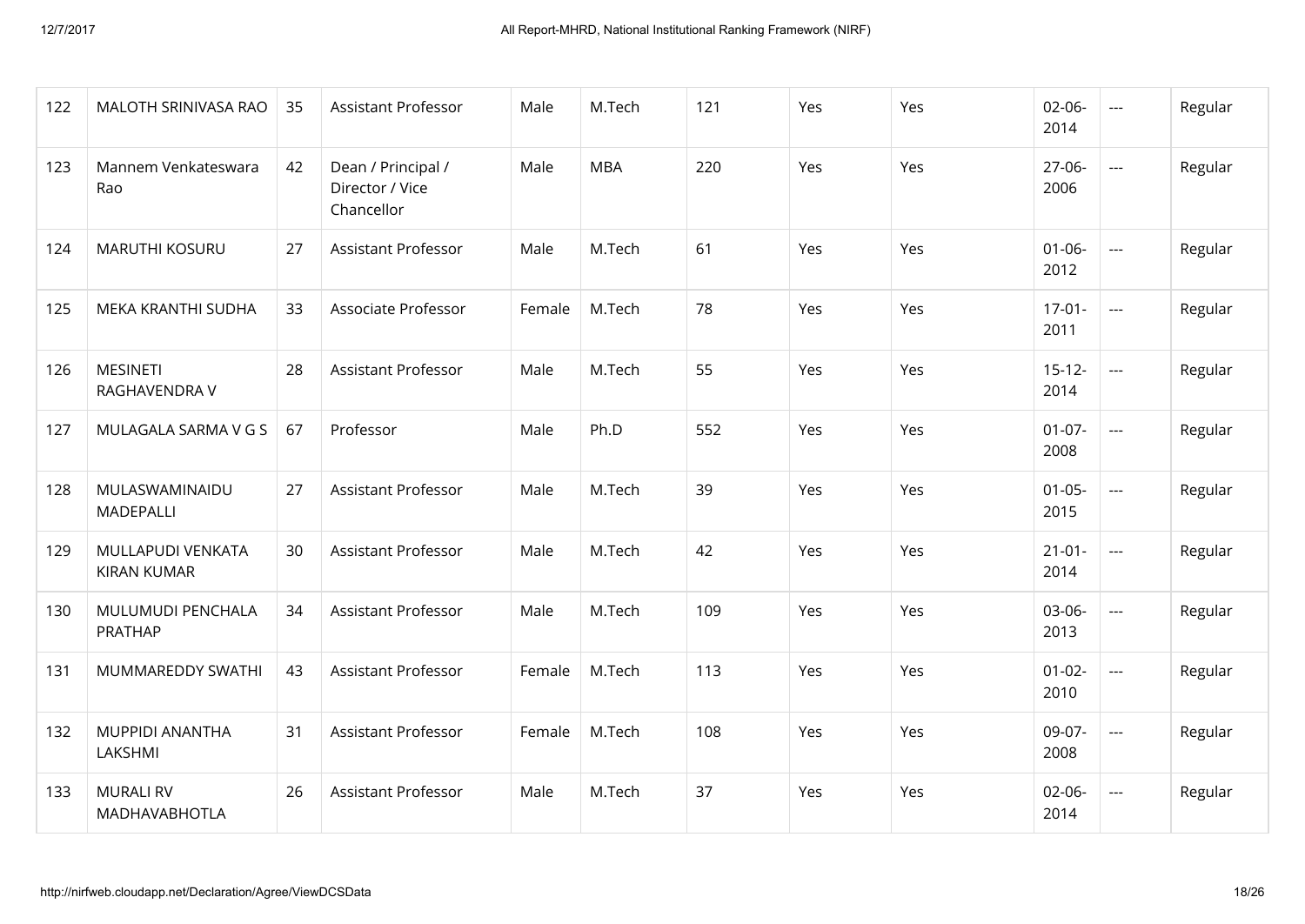| 134 | MVB MURALI KRISHNA<br>M                    | 31 | <b>Assistant Professor</b> | Male   | M.Tech        | 75  | Yes | Yes | $06 - 05 -$<br>2015 | $\sim$ $\sim$  | Regular |
|-----|--------------------------------------------|----|----------------------------|--------|---------------|-----|-----|-----|---------------------|----------------|---------|
| 135 | N Bhargava Satish                          | 28 | <b>Assistant Professor</b> | Male   | <b>MBA</b>    | 32  | Yes | Yes | $01 - 08 -$<br>2014 | $\overline{a}$ | Regular |
| 136 | N Murali Mohan                             | 40 | <b>Assistant Professor</b> | Male   | M.A           | 100 | Yes | Yes | $22 - 06 -$<br>2015 | $\sim$ $\sim$  | Regular |
| 137 | N N Pavan Kumar                            | 26 | <b>Assistant Professor</b> | Male   | M.Tech        | 64  | Yes | Yes | 18-06-<br>2015      | $\sim$ $\sim$  | Regular |
| 138 | N Rama Surya Rao                           | 30 | <b>Assistant Professor</b> | Male   | M.Tech        | 60  | Yes | Yes | $07 - 06 -$<br>2016 | $\overline{a}$ | Regular |
| 139 | N Rambabu                                  | 26 | <b>Assistant Professor</b> | Male   | <b>B.Tech</b> | 36  | Yes | Yes | 08-06-<br>2016      | $\overline{a}$ | Regular |
| 140 | N Suresh Babu                              | 36 | <b>Assistant Professor</b> | Male   | M. Phil       | 132 | Yes | Yes | 06-06-<br>2012      | $\sim$ $\sim$  | Regular |
| 141 | NAGA VENKATA SIVA<br><b>KUNDA</b>          | 34 | <b>Assistant Professor</b> | Male   | M.Tech        | 93  | Yes | Yes | $11-05-$<br>2015    | $\sim$ $\sim$  | Regular |
| 142 | NAIDU GUMMADI<br>SWAMI                     | 27 | Assistant Professor        | Male   | M.Tech        | 61  | Yes | Yes | $02 - 06 -$<br>2014 | $\overline{a}$ | Regular |
| 143 | NAMALA NAGENDRA                            | 29 | <b>Assistant Professor</b> | Male   | M.Tech        | 54  | Yes | Yes | $19 - 11 -$<br>2012 | $\overline{a}$ | Regular |
| 144 | NARAGANENI SANNAJAJI                       | 31 | Associate Professor        | Female | M.Tech        | 109 | Yes | Yes | $01 - 06 -$<br>2011 | $\sim$ $\sim$  | Regular |
| 145 | NARAHARISETTI<br><b>VENKATA GANAPRASAD</b> | 40 | Associate Professor        | Male   | M.Tech        | 191 | Yes | Yes | $21 - 08 -$<br>2006 | $\sim$         | Regular |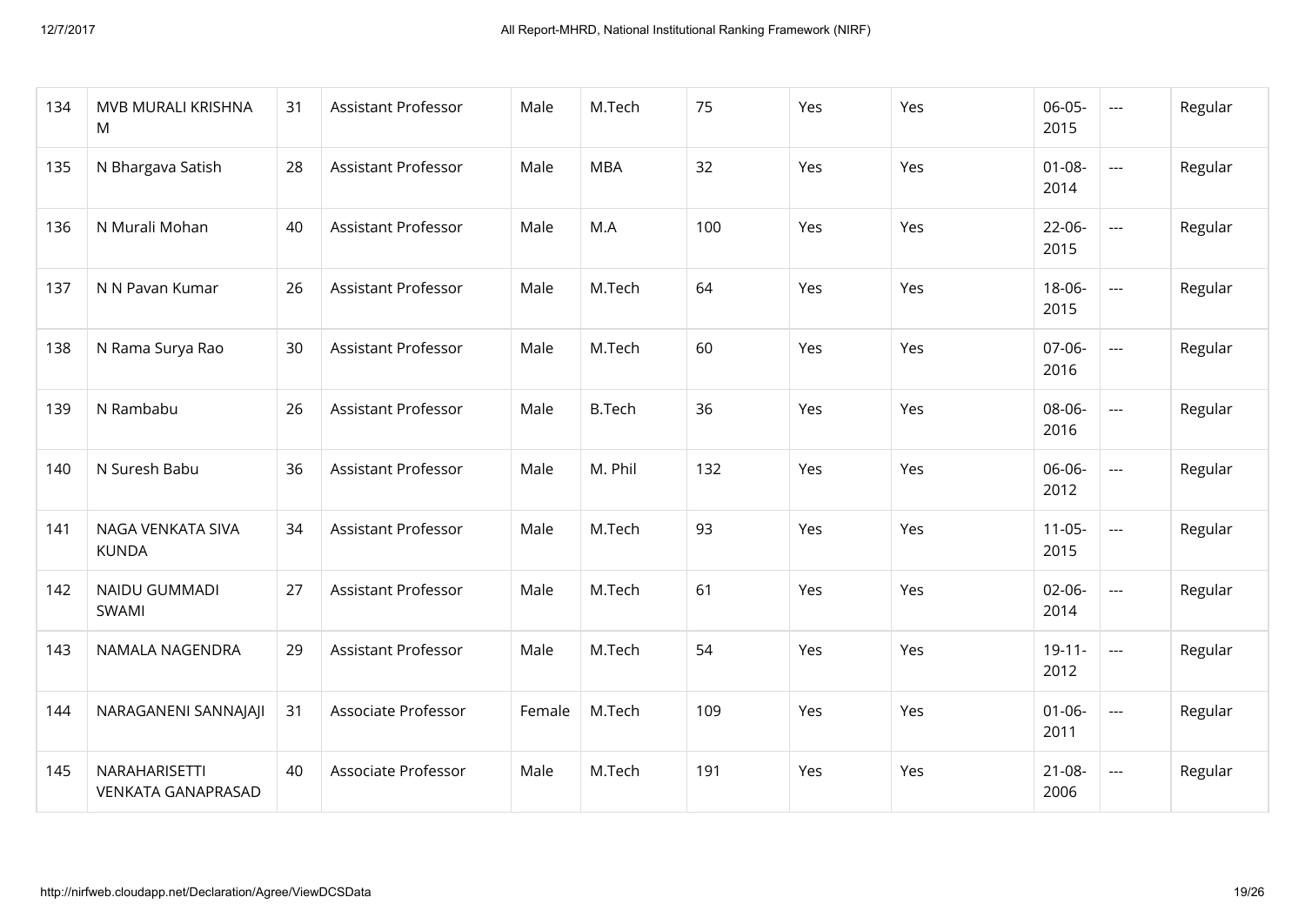| 146 | NARENDRA KUMAR<br><b>REDDY</b> | 28 | <b>Assistant Professor</b> | Male   | M.Tech     | 61  | Yes | Yes | $01 - 06 -$<br>2012 | $\frac{1}{2}$ | Regular |
|-----|--------------------------------|----|----------------------------|--------|------------|-----|-----|-----|---------------------|---------------|---------|
| 147 | NAVEEN NEKURI                  | 34 | Associate Professor        | Male   | Ph.D       | 52  | Yes | Yes | 27-08-<br>2014      | $\frac{1}{2}$ | Regular |
| 148 | NEKKANTI VENKATA<br><b>RAO</b> | 57 | Professor                  | Male   | M.Tech     | 361 | Yes | Yes | $01 - 06 -$<br>2012 | $\frac{1}{2}$ | Regular |
| 149 | NSVG Bhavani                   | 29 | <b>Assistant Professor</b> | Female | M.Sc.      | 72  | Yes | Yes | $01-07-$<br>2014    | $\frac{1}{2}$ | Regular |
| 150 | NUNNA KRISHNA<br>CHAITANYA     | 35 | Associate Professor        | Male   | Ph.D       | 90  | Yes | Yes | $17 - 11 -$<br>2014 | $\sim$        | Regular |
| 151 | P Ajay Sai Kiran               | 25 | <b>Assistant Professor</b> | Male   | M.Tech     | 36  | Yes | Yes | $01 - 06 -$<br>2016 | $\sim$ $\sim$ | Regular |
| 152 | P Ganga Bhavani                | 25 | <b>Assistant Professor</b> | Female | M.Tech     | 39  | Yes | Yes | 05-09-<br>2014      | $\sim$        | Regular |
| 153 | P Murali Krishna               | 33 | Assistant Professor        | Male   | M.A        | 63  | Yes | Yes | $30 - 07 -$<br>2015 | $\sim$ $\sim$ | Regular |
| 154 | P Pavani                       | 26 | <b>Assistant Professor</b> | Female | M.Tech     | 20  | Yes | Yes | $02 - 06 -$<br>2016 | $\sim$ $\sim$ | Regular |
| 155 | P Rama Krishna                 | 41 | Associate Professor        | Male   | <b>MBA</b> | 231 | Yes | Yes | $01-07-$<br>2005    | $\sim$        | Regular |
| 156 | P Seshu Babu                   | 26 | <b>Assistant Professor</b> | Male   | M.Tech     | 48  | Yes | Yes | $11-09-$<br>2013    | $\frac{1}{2}$ | Regular |
| 157 | P Silpa                        | 31 | <b>Assistant Professor</b> | Female | M.Sc.      | 96  | Yes | Yes | $26 - 08 -$<br>2013 | $\frac{1}{2}$ | Regular |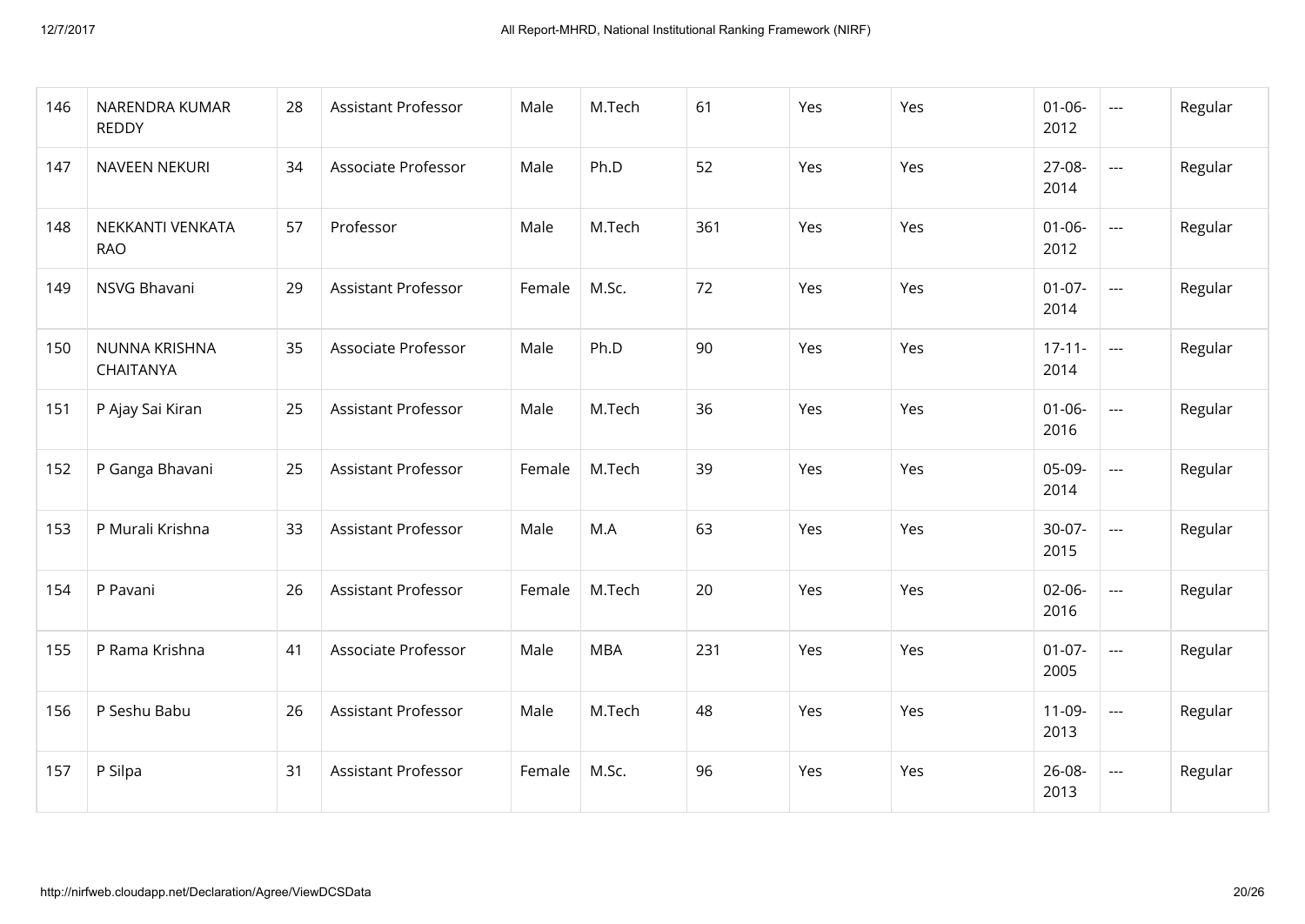| 158 | P Soma Sekhar                         | 32 | <b>Assistant Professor</b> | Male | B.P.Ed | 66  | Yes | Yes | $01 - 06 -$<br>2016 | $\frac{1}{2}$ | Regular |
|-----|---------------------------------------|----|----------------------------|------|--------|-----|-----|-----|---------------------|---------------|---------|
| 159 | PALLETI SURENDRA                      | 38 | Associate Professor        | Male | M.Tech | 110 | Yes | Yes | $01 - 06 -$<br>2008 | $\frac{1}{2}$ | Regular |
| 160 | PANCHUMARTHY PHANI<br><b>KUMAR</b>    | 29 | <b>Assistant Professor</b> | Male | M.Tech | 73  | Yes | Yes | $22 - 06 -$<br>2013 | $\sim$        | Regular |
| 161 | <b>PARASA SIVA</b><br><b>DURGARAO</b> | 33 | <b>Assistant Professor</b> | Male | M.Tech | 121 | Yes | Yes | $07-06-$<br>2010    | $\frac{1}{2}$ | Regular |
| 162 | PASUMARTHY<br>RAMBABU                 | 32 | Associate Professor        | Male | M.Tech | 133 | Yes | Yes | $20 - 06 -$<br>2006 | $\frac{1}{2}$ | Regular |
| 163 | PATSA CHAITANYA<br><b>KRISHNA</b>     | 30 | <b>Assistant Professor</b> | Male | M.Tech | 97  | Yes | Yes | $25 - 11 -$<br>2008 | $\frac{1}{2}$ | Regular |
| 164 | Patsa Naga Ramesh                     | 32 | <b>Assistant Professor</b> | Male | M.Sc.  | 89  | Yes | Yes | $20 - 05 -$<br>2013 | $\frac{1}{2}$ | Regular |
| 165 | PEDAVEGI RAJESWARA<br><b>MAHIDAR</b>  | 34 | <b>Assistant Professor</b> | Male | M.Tech | 119 | Yes | Yes | $31 - 10 -$<br>2011 | $\frac{1}{2}$ | Regular |
| 166 | PEDDIREDDI RAMESH<br><b>KUMAR</b>     | 34 | <b>Assistant Professor</b> | Male | M.Tech | 97  | Yes | Yes | 09-09-<br>2009      | $\frac{1}{2}$ | Regular |
| 167 | POLISETTY SUNDAR<br><b>HEMA</b>       | 31 | <b>Assistant Professor</b> | Male | M.Tech | 68  | Yes | Yes | $01 - 11 -$<br>2011 | $\sim$ $\sim$ | Regular |
| 168 | PONNAGANTI VEERA<br><b>BHADRA RAO</b> | 29 | <b>Assistant Professor</b> | Male | M.Tech | 49  | Yes | Yes | $21 - 06 -$<br>2013 | $\sim$        | Regular |
| 169 | PULAMOLU KIRAN<br><b>KUMAR</b>        | 37 | <b>Assistant Professor</b> | Male | M.Tech | 186 | Yes | Yes | $05 - 01 -$<br>2009 | $\frac{1}{2}$ | Regular |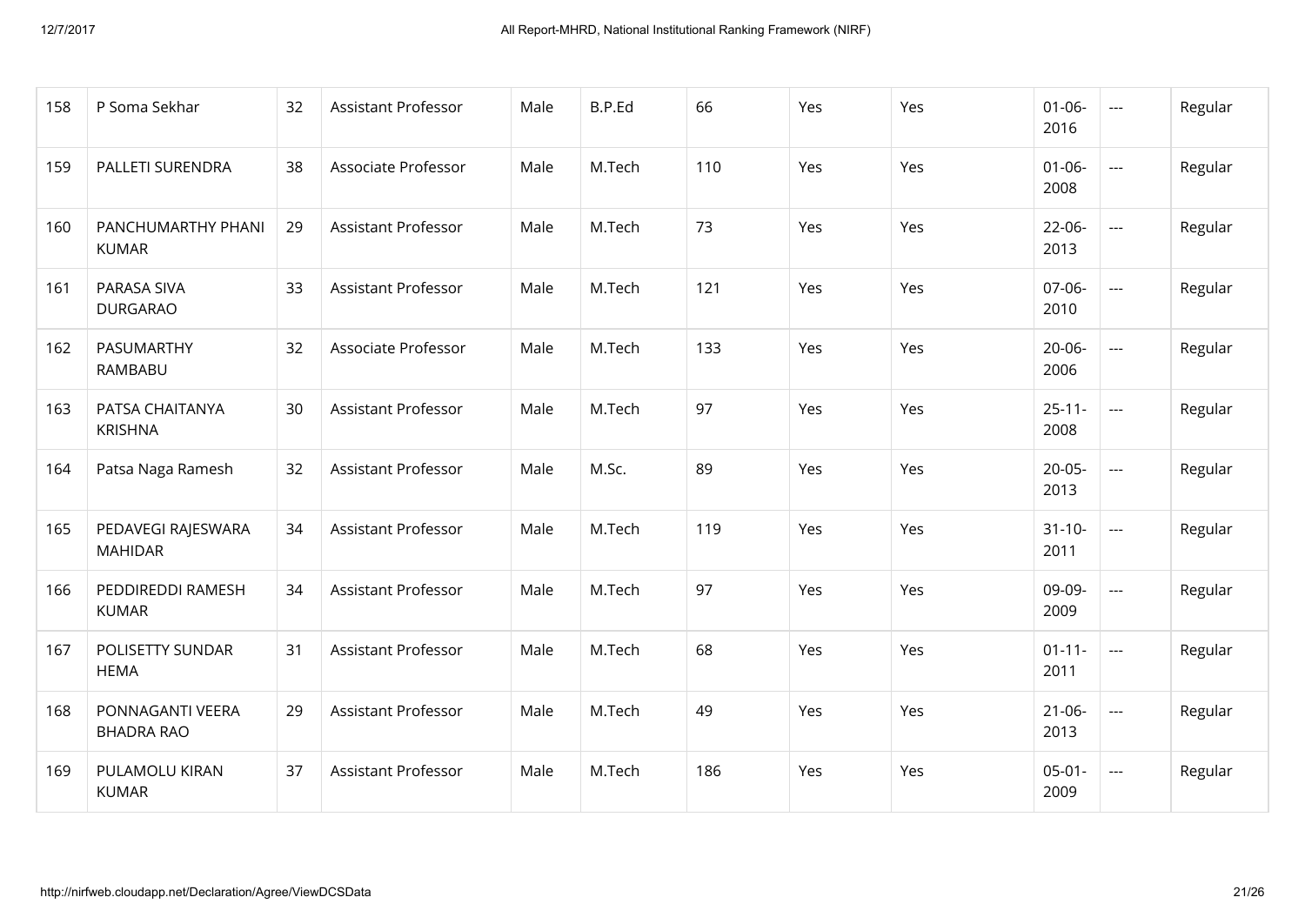| 170 | R Gopi Krishna               | 28 | <b>Assistant Professor</b> | Male   | M.Tech        | 84  | Yes | Yes | $17-06-$<br>2016    | $\frac{1}{2}$ | Regular |
|-----|------------------------------|----|----------------------------|--------|---------------|-----|-----|-----|---------------------|---------------|---------|
| 171 | R Ranga Babu                 | 33 | <b>Assistant Professor</b> | Male   | <b>MBA</b>    | 102 | Yes | Yes | 27-08-<br>2011      | $\frac{1}{2}$ | Regular |
| 172 | R Sudha Rani                 | 24 | <b>Assistant Professor</b> | Female | <b>B.Tech</b> | 28  | Yes | Yes | $23-06-$<br>2015    | $\sim$        | Regular |
| 173 | R Umamaheswara Rao           | 41 | Professor                  | Male   | Ph.D          | 192 | Yes | Yes | $24 - 12 -$<br>2016 | $\sim$        | Regular |
| 174 | RAJENDRA BABU P              | 31 | <b>Assistant Professor</b> | Male   | M.Tech        | 73  | Yes | Yes | $02 - 06 -$<br>2014 | $\frac{1}{2}$ | Regular |
| 175 | RAMJI NAIK<br>MUDAVATHU      | 33 | <b>Assistant Professor</b> | Male   | M.Tech        | 120 | Yes | Yes | $01-07-$<br>2014    | $\frac{1}{2}$ | Regular |
| 176 | RAO P VV SATYA ESWAR         | 32 | <b>Assistant Professor</b> | Male   | M.Tech        | 82  | Yes | Yes | $01-09-$<br>2014    | $\frac{1}{2}$ | Regular |
| 177 | RAVADA NAGA RAJU             | 33 | <b>Assistant Professor</b> | Male   | M.Tech        | 133 | Yes | Yes | $07-06-$<br>2010    | $\frac{1}{2}$ | Regular |
| 178 | RAVIPATI BAPAIAH<br>CHOUDARY | 53 | Professor                  | Male   | Ph.D          | 357 | Yes | Yes | $10-10-$<br>2013    | $\frac{1}{2}$ | Regular |
| 179 | REDDI KRISHNARAO             | 29 | <b>Assistant Professor</b> | Male   | M.Tech        | 60  | Yes | Yes | $12 - 07 -$<br>2012 | $\sim$ $\sim$ | Regular |
| 180 | REDDI RAMA VARA<br>PRASAD    | 54 | <b>Assistant Professor</b> | Male   | M.Tech        | 144 | Yes | Yes | $18-07-$<br>2008    | $\frac{1}{2}$ | Regular |
| 181 | S A Jaya Lakshmi             | 23 | <b>Assistant Professor</b> | Female | <b>B.Tech</b> | 12  | Yes | Yes | $15 - 06 -$<br>2016 | $\sim$        | Regular |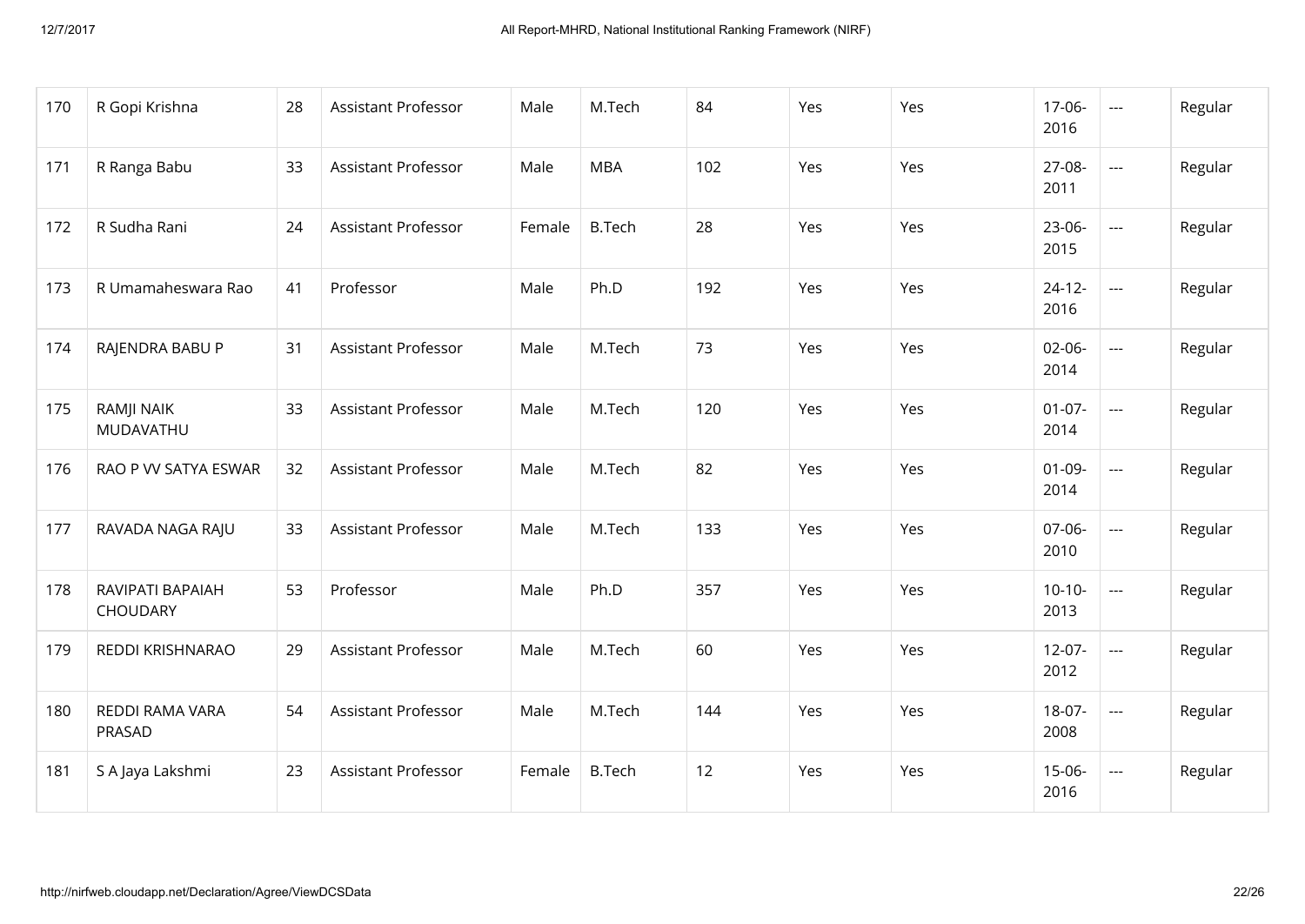| 182 | S N V P RAVITEJA               | 28 | <b>Assistant Professor</b> | Male   | M.Tech        | 85  | Yes | Yes | $01 - 06 -$<br>2012 | $\frac{1}{2}$       | Regular |
|-----|--------------------------------|----|----------------------------|--------|---------------|-----|-----|-----|---------------------|---------------------|---------|
| 183 | S Ravi Kumar                   | 29 | <b>Assistant Professor</b> | Male   | M.Tech        | 54  | Yes | No  | 09-06-<br>2016      | $22 - 04 -$<br>2017 | Regular |
| 184 | S Saranya Devi                 | 23 | <b>Assistant Professor</b> | Female | <b>B.Tech</b> | 24  | Yes | Yes | $02 - 06 -$<br>2016 | $\frac{1}{2}$       | Regular |
| 185 | S SURESH KUMAR                 | 34 | <b>Assistant Professor</b> | Male   | M.Tech        | 122 | Yes | Yes | $28 - 11 -$<br>2011 | $\sim$ $\sim$       | Regular |
| 186 | S Veerendra                    | 27 | <b>Assistant Professor</b> | Male   | M.Tech        | 26  | Yes | Yes | $14-07-$<br>2015    | $\sim$              | Regular |
| 187 | S VENKATA DURGA RAO            | 34 | <b>Assistant Professor</b> | Male   | M.Sc.         | 92  | Yes | Yes | 06-07-<br>2015      | $\sim$              | Regular |
| 188 | Saride Anjaneya Vara<br>Prasad | 36 | <b>Assistant Professor</b> | Male   | M.Sc.         | 60  | Yes | Yes | 06-08-<br>2012      | $\sim$              | Regular |
| 189 | SHAIK AHEMEDALI                | 28 | <b>Assistant Professor</b> | Male   | M.Tech        | 49  | Yes | Yes | 07-06-<br>2013      | $\frac{1}{2}$       | Regular |
| 190 | Shaik Shasha Vali              | 29 | <b>Assistant Professor</b> | Male   | M.Tech        | 36  | Yes | Yes | $15-06-$<br>2016    | $\frac{1}{2}$       | Regular |
| 191 | Sheik Salman Basha             | 27 | <b>Assistant Professor</b> | Male   | M.Tech        | 44  | Yes | Yes | $01-02-$<br>2016    | $\frac{1}{2}$       | Regular |
| 192 | SIRIPARAPU K SANKAR            | 32 | Assistant Professor        | Male   | M.Tech        | 76  | Yes | Yes | $26 - 03 -$<br>2014 | $\sim$              | Regular |
| 193 | SOLLETI PHANI KUMAR            | 34 | <b>Assistant Professor</b> | Male   | M.Tech        | 84  | Yes | Yes | 06-07-<br>2010      | $\frac{1}{2}$       | Regular |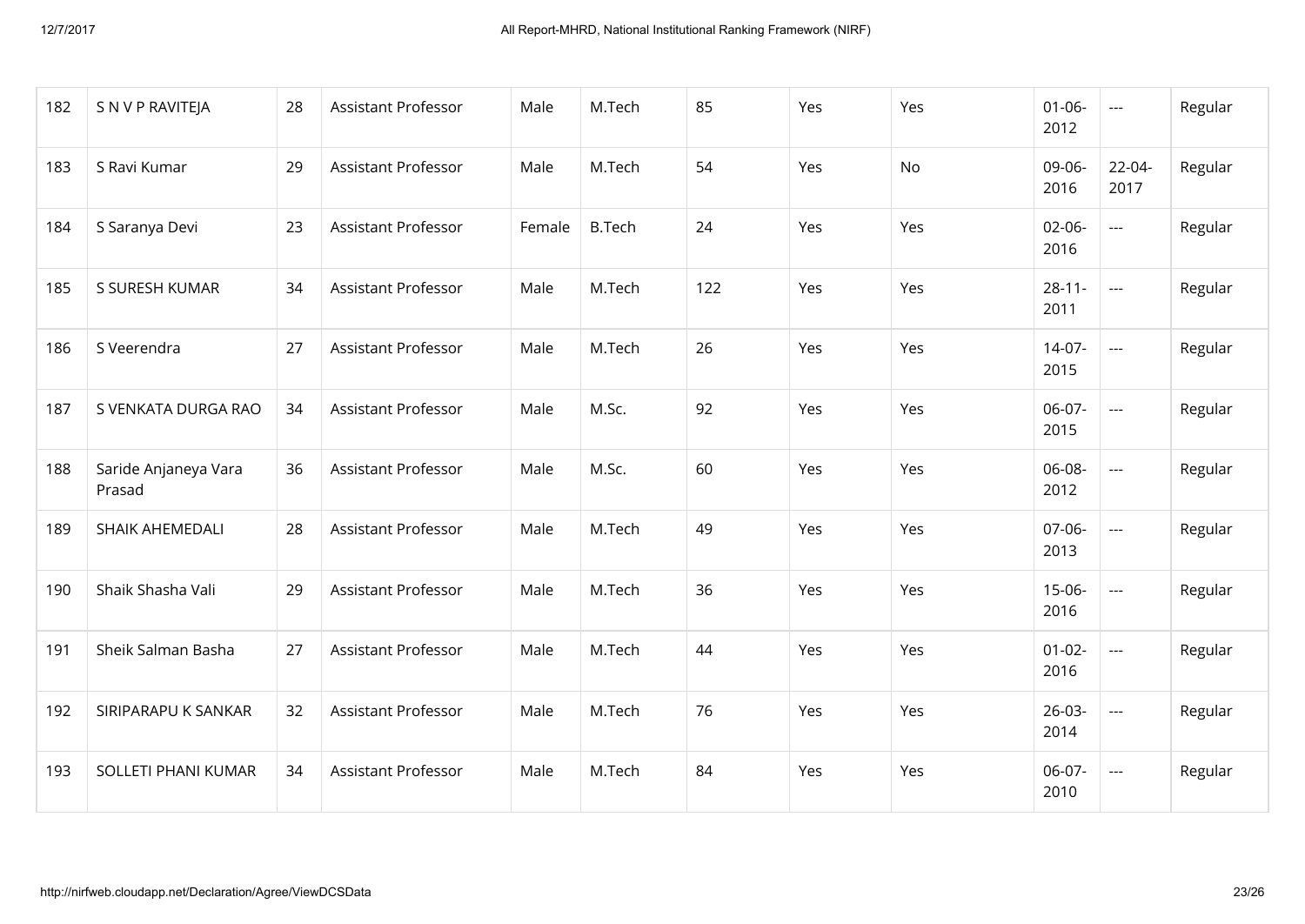| 194 | <b>SONTI KAMESH</b>            | 29 | <b>Assistant Professor</b> | Male   | M.Tech        | 88  | Yes | Yes | $02 - 03 -$<br>2014 | $\sim$ $\sim$    | Regular |
|-----|--------------------------------|----|----------------------------|--------|---------------|-----|-----|-----|---------------------|------------------|---------|
| 195 | Subhan Basha                   | 34 | <b>Assistant Professor</b> | Male   | <b>B.Tech</b> | 48  | Yes | Yes | $01 - 06 -$<br>2014 | $\sim$ $\sim$    | Regular |
| 196 | SUNKARA RAMBABU                | 54 | <b>Assistant Professor</b> | Male   | M.Tech        | 229 | Yes | Yes | $20 - 06 -$<br>2008 | $\sim$ $\sim$    | Regular |
| 197 | Suresh Gadde                   | 38 | <b>Assistant Professor</b> | Male   | <b>MCA</b>    | 108 | Yes | Yes | $20 - 06 -$<br>2008 | $\frac{1}{2}$    | Regular |
| 198 | Suri Babu Joga                 | 29 | <b>Assistant Professor</b> | Male   | M.Sc.         | 74  | Yes | Yes | $18 - 04 -$<br>2013 | $\frac{1}{2}$    | Regular |
| 199 | T N V Ashok Kumar              | 28 | <b>Assistant Professor</b> | Male   | M.Tech        | 48  | Yes | Yes | $01 - 06 -$<br>2016 | $\sim$ $\sim$    | Regular |
| 200 | <b>T SATISH</b>                | 32 | <b>Assistant Professor</b> | Male   | M.Tech        | 97  | Yes | Yes | $01 - 06 -$<br>2012 | $\frac{1}{2}$    | Regular |
| 201 | T Venkata Raghu                | 40 | Associate Professor        | Male   | M. Phil       | 197 | Yes | Yes | $01-09-$<br>2002    | $\frac{1}{2}$    | Regular |
| 202 | TIRUMALARAJU<br><b>BHAVANI</b> | 34 | <b>Assistant Professor</b> | Female | M.Tech        | 85  | Yes | Yes | $07 - 06 -$<br>2010 | $\sim$           | Regular |
| 203 | UNNAVA SRINADH                 | 33 | <b>Assistant Professor</b> | Male   | M.Tech        | 96  | Yes | Yes | $04-12-$<br>2008    | $\sim$           | Regular |
| 204 | V Kiran Babu                   | 32 | <b>Assistant Professor</b> | Male   | M.Tech        | 72  | Yes | No  | $01 - 06 -$<br>2016 | $14-07-$<br>2017 | Regular |
| 205 | V Mohan Murali Krishna         | 31 | <b>Assistant Professor</b> | Male   | <b>MBA</b>    | 32  | Yes | Yes | $01 - 08 -$<br>2014 | $\sim$ $\sim$    | Regular |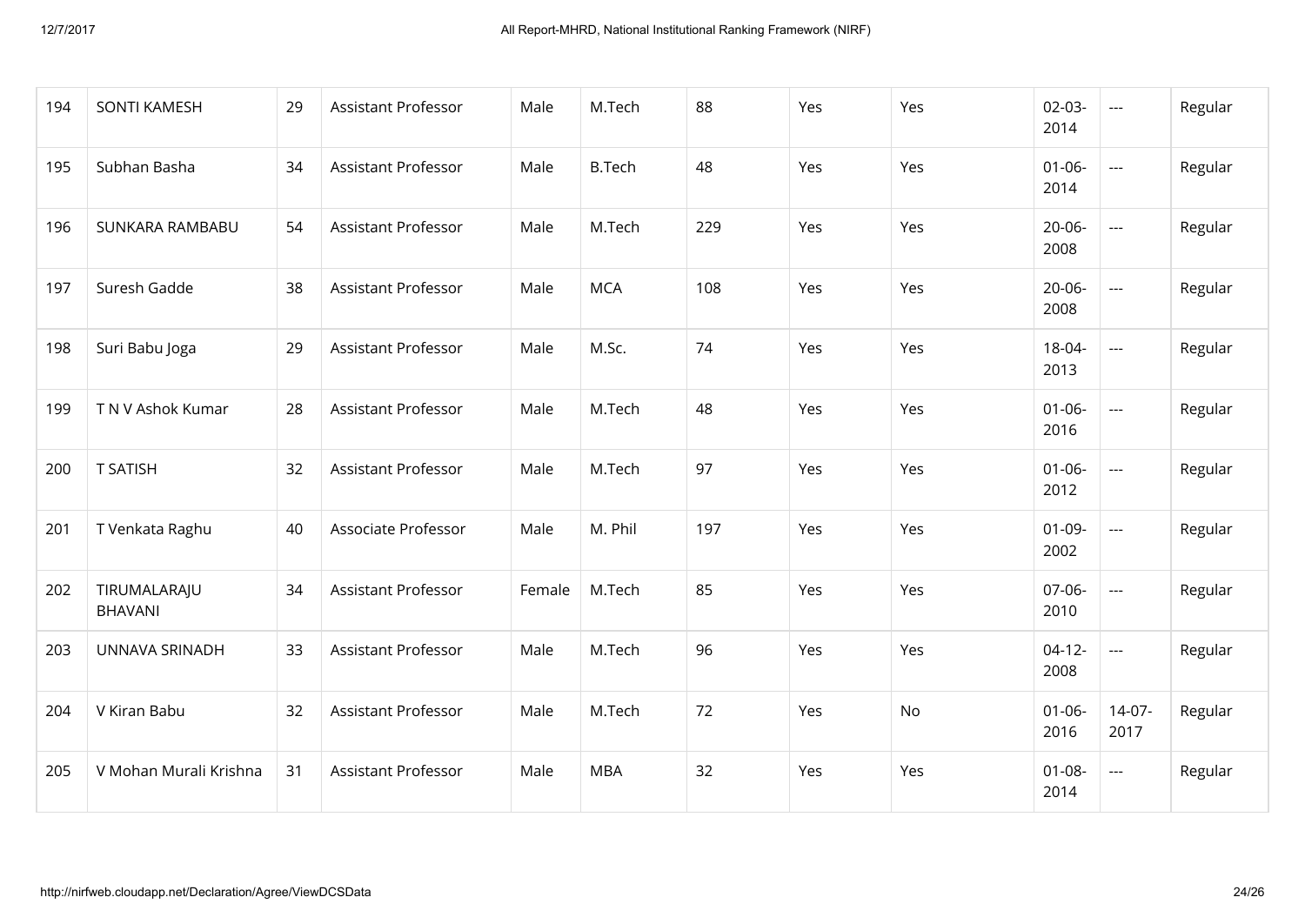| 206 | V Ramanaiah Jammisetti                      | 34 | <b>Assistant Professor</b> | Male   | M.Sc.         | 132 | Yes | Yes | $22 - 08 -$<br>2012 | $\sim$ $\sim$            | Regular |
|-----|---------------------------------------------|----|----------------------------|--------|---------------|-----|-----|-----|---------------------|--------------------------|---------|
| 207 | V S R S Sastry                              | 31 | <b>Assistant Professor</b> | Male   | M.A           | 28  | Yes | Yes | 29-06-<br>2015      | $\overline{a}$           | Regular |
| 208 | V S Srinivas                                | 27 | <b>Assistant Professor</b> | Male   | <b>MBA</b>    | 33  | Yes | Yes | $01 - 07 -$<br>2015 | $\frac{1}{2}$            | Regular |
| 209 | V V Naga Lakshmi                            | 24 | <b>Assistant Professor</b> | Female | <b>B.Tech</b> | 12  | Yes | No  | $15 - 06 -$<br>2016 | $22 - 04 -$<br>2017      | Regular |
| 210 | V V S Nagaeswara Rao<br>Peddireddi          | 29 | <b>Assistant Professor</b> | Male   | <b>B.Tech</b> | 96  | Yes | Yes | $10 - 06 -$<br>2013 | $\sim$                   | Regular |
| 211 | <b>VARANASI SASTRY</b><br>LAKSHMI NARASIMHA | 30 | <b>Assistant Professor</b> | Male   | M.Tech        | 88  | Yes | Yes | $10 - 03 -$<br>2010 | $\overline{\phantom{a}}$ | Regular |
| 212 | <b>VELIVELA BAPU</b><br>SUNDHEEP            | 35 | <b>Assistant Professor</b> | Male   | M.Tech        | 96  | Yes | Yes | $01 - 10 -$<br>2014 | $\frac{1}{2}$            | Regular |
| 213 | <b>VIJAYA KRISHNA</b><br>MADDUKURI          | 27 | <b>Assistant Professor</b> | Male   | M.Tech        | 66  | Yes | Yes | $03-01-$<br>2012    | $\sim$                   | Regular |
| 214 | VIJAYA KRISHNA SONTHI                       | 27 | <b>Assistant Professor</b> | Male   | M.Tech        | 27  | Yes | Yes | $01 - 05 -$<br>2015 | $\sim$                   | Regular |
| 215 | <b>VUDATTU VENKATA</b><br><b>NAGA SUJIT</b> | 29 | <b>Assistant Professor</b> | Male   | M.Tech        | 96  | Yes | Yes | $06-07-$<br>2010    | $\sim$                   | Regular |
| 216 | Y Punayya                                   | 49 | <b>Assistant Professor</b> | Male   | M.A           | 228 | Yes | Yes | $10 - 06 -$<br>2008 | $\sim$                   | Regular |
| 217 | YAGANTI RAGHU RAM                           | 32 | <b>Assistant Professor</b> | Male   | M.Tech        | 121 | Yes | Yes | $22 - 06 -$<br>2007 | $\sim$                   | Regular |